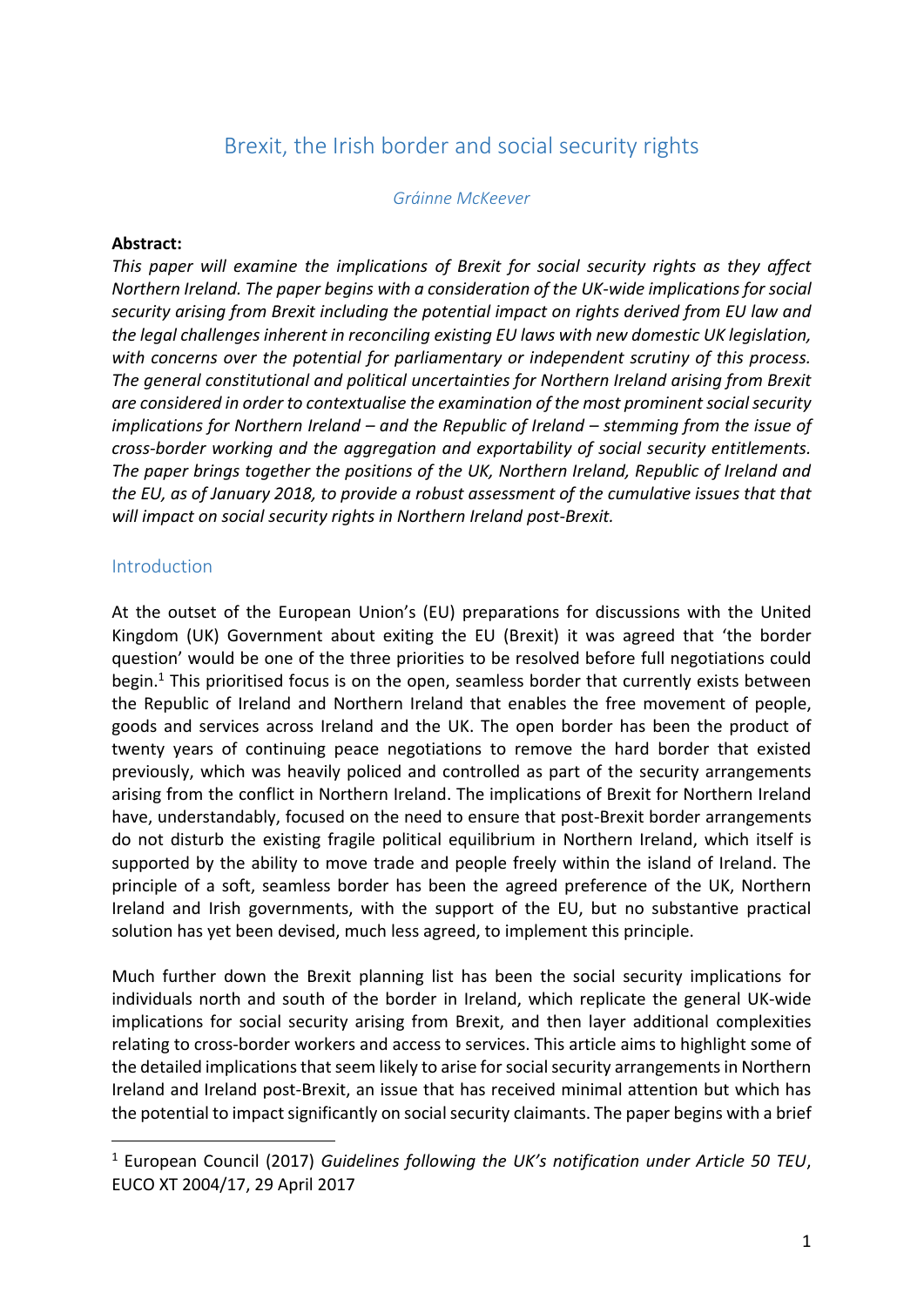overview of the post-Brexit implications for social security across the UK, which concern the potential impact on social security entitlement and the transposition of EU law into domestic legislation, echoing the detailed analysis by Neville Harris in this edition. It then considers the political and constitutional implications of Brexit for Northern Ireland, before examining the concerns around exporting and aggregating social security entitlements. Finally, it examines the very specific issues relating to cross-border working and accessing services between Northern Ireland and Ireland. In conclusion, it assesses the gaps remaining for social security claimants within the joint position that has been reached by all parties, reinforcing the likelihood that the obscure, technical provisions of social security entitlement, including those supported by EU law, will get overlooked or left behind post-Brexit.

### EU impact on UK social security law

There are three main areas where the Brexit impact on UK social security can be anticipated: the influence of fundamental principles of EU law, the conditions under which non-UK nationals can work and claim benefits in the UK, and the legislative process to transpose EU law into domestic provisions.

### **Principles**

**.** 

UK social security law has been shaped less by detailed EU governance and more by fundamental EU principles such as free movement, equal treatment and sex discrimination.<sup>2</sup> While the EU has not driven much of the detail of social security legislation in the UK, as Harris makes clear there will still be a post-Brexit impact on social security and there are concerns about the potential loss of rights derived from EU law and the loss of future progressive change that the EU may implement.<sup>3</sup> The implementation of EU Directive Directive 79/7 requiring the sexes to be treated equally for social security purposes, for example, has been described by Masselot et al as:

"[playing] an influential role in shaping the UK statutory social security system. It resulted in the removal of various forms of discrimination in order to ensure a progressive move towards gender equality." 4

Of course, future change may not be progressive and it is important to note the EU's more regressive approach to social security in recent years under the jurisprudence of the CJEU, which Babayev argues has narrowed the social protection open to EU citizens seeking welfare support in other Member States. He charts the "emancipation of [Union] rights from their

<sup>&</sup>lt;sup>2</sup> See D Birrell and AM Gray, "Devolution: The Social, Political and Policy Implications of Brexit for Scotland, Wales and Northern Ireland" (2017) *Journal of Social Policy* 46(4), 765-782 for a discussion of the EU's focus on social policy more generally.

<sup>&</sup>lt;sup>3</sup> Neville Harris, "Welfare rights, austerity and the decision to leave the EU: influences on UK social security law" (2018, JSSL, forthcoming)

<sup>4</sup> Annick Masselot, Roberta Guerrina and Bridgette McLellan, "What part did the EU play in raising women's pensionable age?", LSE Brexit Blog (16 June 2016) available at [http://blogs.lse.ac.uk/brexit/2016/06/16/what-part-did-the-eu-play-in-raising-womens-](http://blogs.lse.ac.uk/brexit/2016/06/16/what-part-did-the-eu-play-in-raising-womens-pensionable-age/)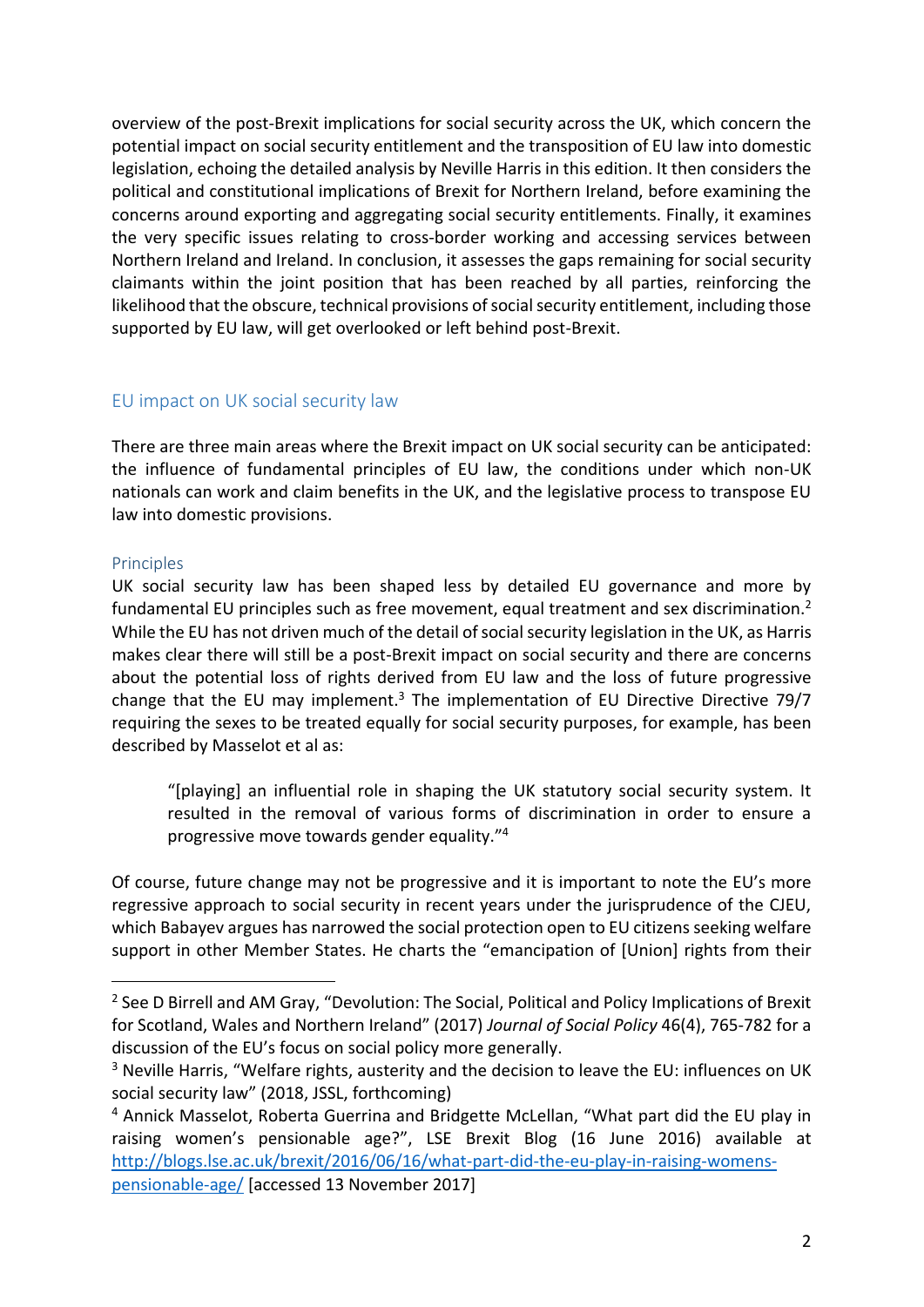economic paradigm"<sup>5</sup> in *Föster* in 2008, where the court held that welfare rights derived from the status of being an EU citizen rather than from an individual's economic activity, to more restrictive judgments, including *Dano* in 2015, which have reconsolidated the "economic paradigm" for social solidarity.<sup>6</sup> This shift is further evidenced and facilitated by the EU Commission's agreement for the UK to implement a now legally obsolete 'emergency brake' to restrict access to in-work benefits for four years from the point of employment<sup>7</sup> – a conditional citizenship that hinged on economic contribution to the host state, and not on EU citizenship and residence in the host state, or work prospects, or family, and with a nationally imposed categorisation of universal credit (UC) as social assistance, which carries less protection than those benefits categorised as social insurance. <sup>8</sup> More broadly, it is not the case that the EU's approach to rights protection is automatically preferable. As McCrudden makes clear, "[t]raditional UK approaches to the protection of rights, through common law and Parliamentary legislation, should not always be assumed to result in less good protection of rights."<sup>9</sup> The concern, however, is that future rights protection under UK law is unlikely to cover social security claimants adequately if EU protections no longer hold,<sup>10</sup> and that the potential contrast with progressive EU action under a pillar of social rights will become more stark.<sup>11</sup>

<sup>5</sup> R Babayev, "Re-shaping the paradigm of social solidarity in the EU: on the UK's welfare reforms and pre- and post-EU" (2016) *European Journal of Social Security* 356

<sup>&</sup>lt;sup>6</sup> R Babayev, "Re-shaping the paradigm of social solidarity in the EU: on the UK's welfare reforms and pre- and post-EU" (2016) *European Journal of Social Security* 356, 360-361

 $7$  The Universal Credit (EEA Jobseekers) Amendment Regulations 2015 (SI No.546). See also the correspondence between the Social Security Advisory Committee and the Minister for Work and Pensions, Iain Duncan Smith, on these regulations: [https://www.gov.uk/government/publications/universal-credit-entitlement-of-eea](https://www.gov.uk/government/publications/universal-credit-entitlement-of-eea-nationals)[nationals](https://www.gov.uk/government/publications/universal-credit-entitlement-of-eea-nationals)

<sup>&</sup>lt;sup>8</sup> Social assistance benefits are subject to greater restrictions than contributory benefits such as pensions, healthcare, unemployment insurance which are nationality blind and EU coordination of social security under Reg.883/2004 does not apply to social assistance benefits. See R Babayev, "Re-shaping the paradigm of social solidarity in the EU: on the UK's welfare reforms and pre- and post-EU" (2016) *European Journal of Social Security* 356 and the questioning of this categorisation at 373-5.

<sup>9</sup> C McCrudden, *The Good Friday Agreement, Brexit and Rights* (2017) A Royal Irish Academy and British Academy Policy Discussion Paper, p6

 $10$  See G Phillipson and A Young, "Would use of the prerogative to denounce the ECHR 'frustrate' the Human Rights Act? Lessons from Miller" (2017) *Public Law* 150, analysing the concerns over the Human Rights Act post-Brexit

<sup>11</sup> European Parliament, *A European Pillar of Social Rights*, 19 January 2017, available at [http://www.europarl.europa.eu/sides/getDoc.do?pubRef=-//EP//TEXT+TA+P8-TA-2017-](http://www.europarl.europa.eu/sides/getDoc.do?pubRef=-//EP//TEXT+TA+P8-TA-2017-0010+0+DOC+XML+V0//EN) [0010+0+DOC+XML+V0//EN](http://www.europarl.europa.eu/sides/getDoc.do?pubRef=-//EP//TEXT+TA+P8-TA-2017-0010+0+DOC+XML+V0//EN) [accessed 18 December 2017]. Future developments may also include an EU unemployment benefit system, although it seems likely that, even without Brexit, this would not have been a suitable option for the UK: G McKeever and M Simpson, 'Worlds of welfare collide: implementing a European unemployment benefit scheme in the UK' (2017) 19 *European Journal of Social Security* 21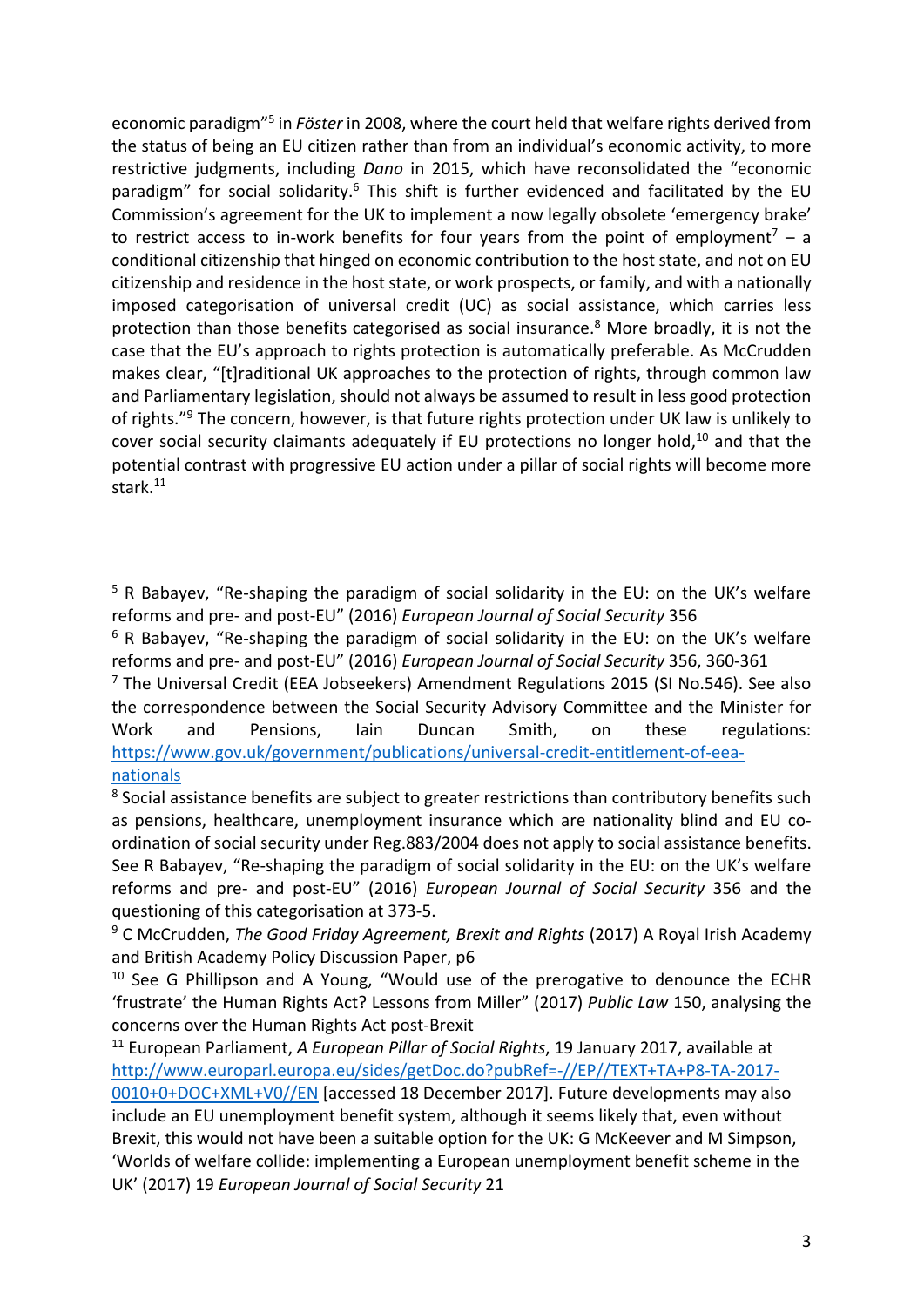### Migrants

**.** 

The UK's attempt to restrict social security benefits to non-UK nationals has been based largely on a view of social security benefits acting as a magnet for immigrants. This myth of magnetisation, however, has been comprehensively debunked:

"All legally employed workers may receive benefits for which they make contributions, including health care, pension rights and unemployment insurance. Nobody is proposing that legally employed intra-EU migrant workers should be cut out of these core contributory social security provisions. This leaves only the issue of noncontributory social welfare benefits, which tells us that the political debate over curtailing these benefits in order to discourage migration is a red herring."<sup>12</sup>

Nevertheless the potency of this political myth persists, feeding from and into populist views on immigration and freedom of movement which are seen as central drivers for Brexit. It seems likely, therefore, that we can anticipate significant changes to the rights of non-UK nationals to move to the UK. The consequential impact will not just be on social security entitlement but on the rights of migrants to access work.<sup>13</sup> This will clearly generate impacts relating to in-work benefits, including universal credit (UC) and tax credits, but more substantively it will impact on sectoral employment that relies on immigrant labour.<sup>14</sup> This then becomes a labour market supply question, requiring decisions about domestic labour markets and domestic workers. The social security system has long since been a vehicle for managing individuals into the labour market, and this focus has been heightened under UC which adopts a new policy approach of applying conditionality to those already in work. There is currently no ready supply of home-grown labourers to replace migrant workers, raising questions over whether the social security system will play a role in moulding domestic workers into a migrant worker model through increasing conditionality for jobseekers and low-paid workers.<sup>15</sup> If migrant workers are no longer to be recruited, then arguably there will also need to be a cut-off point at which National Insurance numbers are issued. This yet to be considered date might automatically tally with the agreement in the Joint Report that EU

<sup>12</sup> M Emerson, *Cameron's 'renegotiations' (or Russian roulette) with the EU: An interim assessment*, CEPS Working Document No.413 (2015), p3, available at [https://www.ceps.eu/system/files/WD413%20ME%20Camerons%20renegotiations\\_0.pdf](https://www.ceps.eu/system/files/WD413%20ME%20Camerons%20renegotiations_0.pdf)

[accessed 13 November 2017]. See N Harris, "Demagnetisation of social security and health care for migrants to the UK" (2016) *European Journal of Social Security* 130

<sup>&</sup>lt;sup>13</sup> See for example Majella Kilkey, "Conditioning Family-life at the Intersection of Migration and Welfare: The Implications for 'Brexit Families'" (2017) *Journal of Social Policy* 1-18

<sup>&</sup>lt;sup>14</sup> See for example P Taylor-Gooby, "Re-Doubling the Crises of the Welfare State: The impact of Brexit on UK welfare Politics" (2017) *Journal of Social Policy* 46(4), 815-835

 $15$  P Taylor-Gooby points to evidence that the average hourly wage in sectors which have the highest volumes of migrant workers from the 2004 accession countries is significantly below the average hourly wage of UK-born workers, leading to his conclusion that average wages for UK workers will fall or the jobs will remain unfilled: "Re-Doubling the Crises of the Welfare State: The impact of Brexit on UK welfare Politics" (2017) *Journal of Social Policy* 46(4), 815- 835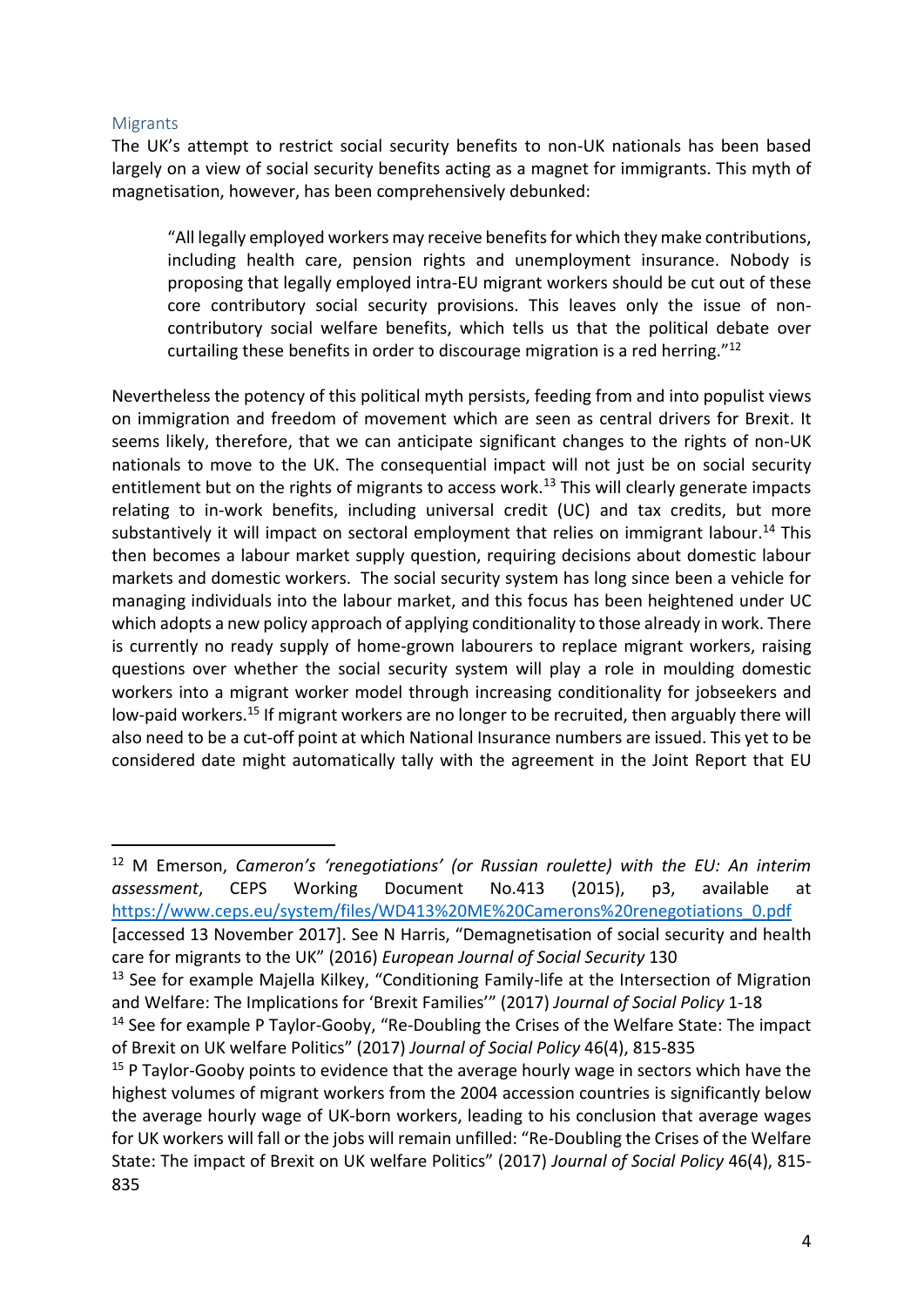citizens can access their EU rights up until the day of the UK's withdrawal, <sup>16</sup> but to date there has been no obvious consideration of how this will impact on the issuing of national insurance numbers, no preparations for deadline focused migrant applications for National Insurance numbers, and equally there has been no obvious planning on how to plug the migrant worker gap.

### Legislation

**.** 

Brexit creates a need for all government departments to consider which pieces of EU legislation impact their policy areas, and whether particular regulations should be carried over into UK law, amended or scrapped. The process of transposing EU law into domestic law will impact on all policy areas, not just social security, with the European Union (Withdrawal) Bill creating far-reaching political and constitutional concerns, but social security serves to highlight some of the more troublesome aspects relating to process, substance and compatibility.

Elliott's initial analysis of the Bill is that it is "technical, dense and complex" and he highlights concerns in particular with the scrutiny of the domestic legislation that will flow from Brexit:

"The Explanatory Notes accompanying the Bill are replete with references to "correcting" EU law as it is converted into domestic law. But to suggest … that the Withdrawal Bill facilitates some form of technocratic exercise involving the dotting of "i"s and the crossing of "t"s so as to ensure that the statute book is tidied up in time for exit day lacks any basis in reality ... What needs to be done between now and exit day is nothing short of a Herculean task … The delegated powers granted by the Bill are as extraordinarily vague as they are broad; the arrangements for parliamentary oversight are … inadequate …" 17

As the Bill has progressed through its parliamentary stages, none of these concerns have abated. The stated purposed of the EU (Withdrawal) Bill is to replicate the EU and EU-related law on 'exit day' turning this into a body of domestic law known as retained EU law. Even where existing provisions are replicated, however, there is a question over how confident we can be that once transposed into UK law, the rules will not subsequently be abandoned: the EU (Withdrawal) Bill provides a mechanism whereby the UK can quietly repeal, or amend, these EU laws, one by one, without proper scrutiny. The switch to delegated power intended under clause 7(1) of the Bill provides Ministers with the power to pass regulations to prevent, remedy or mitigate 'deficiencies' in retained EU law or deal with its failure to operate

<sup>16</sup> TF50 (2017) 19 – Commission to EU 27, *Joint report from the negotiators of the European Union and the United Kingdom Government on progress during phase 1 of negotiations under Article 50 TEU on the United Kingdom's orderly withdrawal from the European Union*. The Joint Report provides that UK and EU citizens will be able to exercise their EU rights in until the time of the UK's withdrawal from the EU: para. 8

<sup>&</sup>lt;sup>17</sup> Mark Elliott, "The EU (Withdrawal) Bill: Initial Thoughts", Public Law for Everyone blog (14 July 2017) available at [https://publiclawforeveryone.com/2017/07/14/the-eu-withdrawal](https://publiclawforeveryone.com/2017/07/14/the-eu-withdrawal-bill-initial-thoughts/)[bill-initial-thoughts/](https://publiclawforeveryone.com/2017/07/14/the-eu-withdrawal-bill-initial-thoughts/) [accessed 13 November 2017]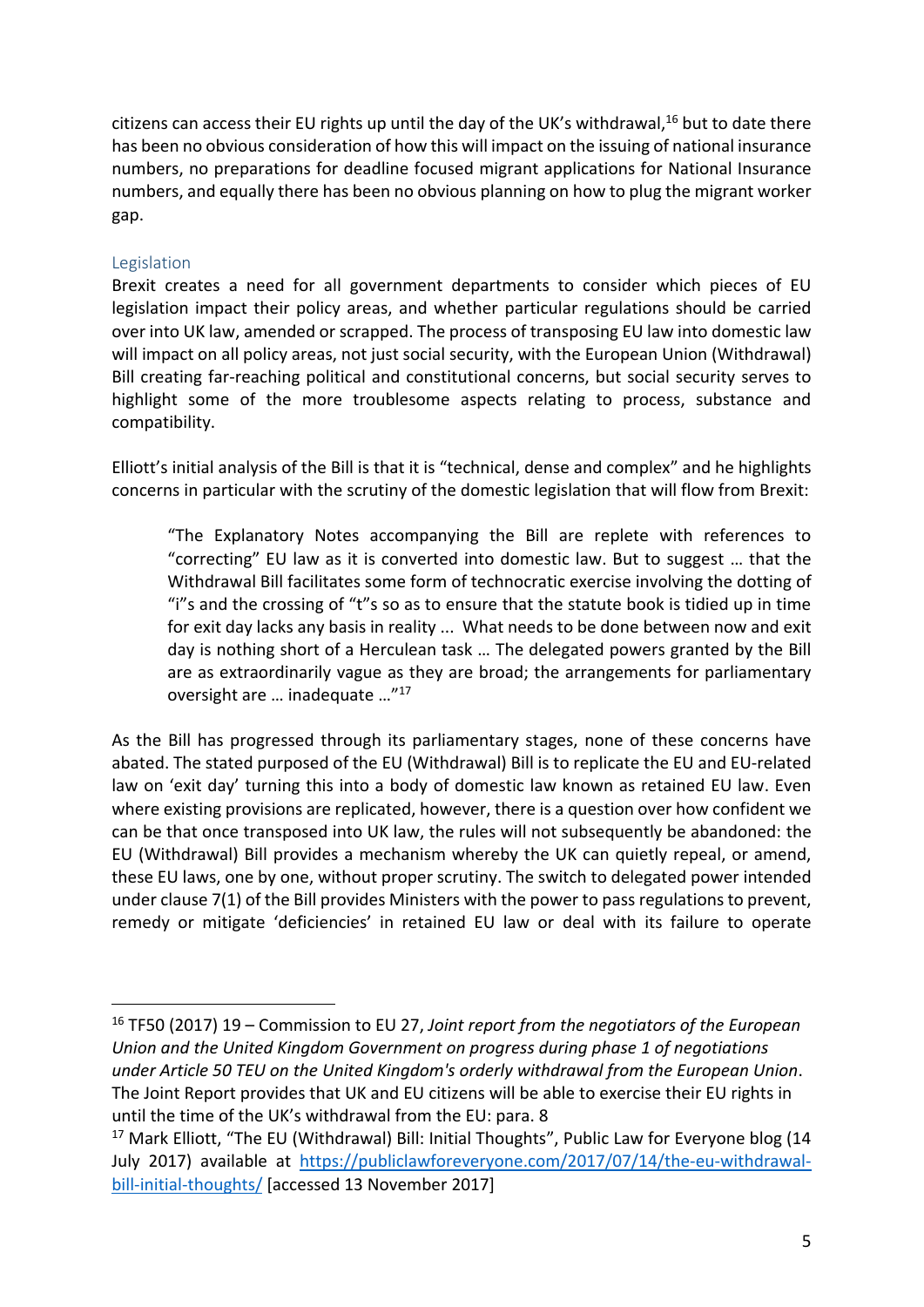'effectively', without any attempt to define efficiencies or deficiencies.<sup>18</sup> Changes will be done by Ministerial orders, which cannot be amended, and are rarely even debated, adding to Lord Judge's lament that:

"by the time the Brexit process has finished its Parliamentary journey, we shall have irremediably cemented lawmaking by un-scrutinised legislation into our constitutional arrangements." 19

The conclusion of the Hansard Society is that "[c]onstitutional principles about the relationship between the executive and the legislature are at stake" and that there is a need for proper parliamentary scrutiny to redress this balance.<sup>20</sup> Despite this concern, a Labour amendment calling for a scrutiny committee to consider secondary legislation passed under the bill was defeated by 311 votes to 292.<sup>21</sup> The government's concession to avoid losing the vote was to agree to create a new committee of MPs to 'sift' secondary legislation by determining when an affirmative, rather than negative resolution procedure would be required. It is difficult to describe this as scrutiny, since all it can deliver is delay rather than amendment, which does little to allay concerns about Ministerial overreach.

While the worrying prospect remains that the EU (Withdrawal) Bill paves the way for "constitutional vandalism" as a means of removing swathes of EU law,<sup>22</sup> for social security a more prosaic concern arises. As Harris notes, the likely changes to social security will be "highly technical (not least where effecting transitional arrangements) and elusively obscure, hidden within Brexit's murkiest waters".<sup>23</sup> Even minor changes in social security regulations produce ripple effects into what are already murky waters, that will be further muddied by the inclusion of Brexit mandated changes. The unintended consequence of transposing already sizeable chunks of legislation may well be that such "elusively obscure" provisions

<sup>18</sup> See House of Commons Library, *Briefing Paper Number 8171, The European Union (Withdrawal) Bill: clause 7 "the correcting power"*, 6 December 2017

<sup>&</sup>lt;sup>19</sup> The Right Hon Lord Judge PC, "A Judge's View on the Rule of Law" (2017) Annual Bingham Lecture, the contraction of the available at the contraction of the contraction of the contraction of the contraction of the contraction of the contraction of the contraction of the contraction of the contraction of the co

[https://www.biicl.org/documents/1637\\_2017\\_05\\_11transcript\\_of\\_lord\\_judges\\_speech\\_3.p](https://www.biicl.org/documents/1637_2017_05_11transcript_of_lord_judges_speech_3.pdf?showdocument=1) [df?showdocument=1](https://www.biicl.org/documents/1637_2017_05_11transcript_of_lord_judges_speech_3.pdf?showdocument=1) [accessed 13 November 2017]

<sup>20</sup> R Fox, J Blackwell and B Fowler, *Taking Back Control for Brexit and Beyond: Delegated legislation, Parliamentary scrutiny and the European Union (Withdrawal) Bill, 2017 Hansard* Society. See also Hansard Society, *European Union (Withdrawal) Bill: Briefing for days 6 and 7, House of Commons Committee Stage debate*, December 2017, available at [https://assets.contentful.com/xkbace0jm9pp/3LeMZztWXuKugIAcAkESWG/343a1b1e0376c](https://assets.contentful.com/xkbace0jm9pp/3LeMZztWXuKugIAcAkESWG/343a1b1e0376ca6420b9384cf8faf722/EU_W_B_Briefing_FINAL.pdf) [a6420b9384cf8faf722/EU\\_W\\_B\\_Briefing\\_FINAL.pdf](https://assets.contentful.com/xkbace0jm9pp/3LeMZztWXuKugIAcAkESWG/343a1b1e0376ca6420b9384cf8faf722/EU_W_B_Briefing_FINAL.pdf) [accessed 18 December 2017]

 $21$  To date (January 2018) the only defeat the government has suffered on the Bill has been on clause 9, by an amendment tabled by Dominic Grieve MP, which leaves Brexit subject to the prior enactment of a statute by parliament approving the final terms of withdrawal of the United Kingdom from the European Union

<sup>22</sup> C Harvey, *A Time of Crisis and Challenge: Brexit and our Constitutional Future,* QPol blog, 22 November 2017, available at [http://qpol.qub.ac.uk/crisis-challenge-brexit-ni](http://qpol.qub.ac.uk/crisis-challenge-brexit-ni-constitutional-future/)[constitutional-future/](http://qpol.qub.ac.uk/crisis-challenge-brexit-ni-constitutional-future/) [accessed 18 December 2017]

<sup>23</sup> N Harris, "Editorial" (2016) 23 *Journal of Social Security Law*, 113, at 115.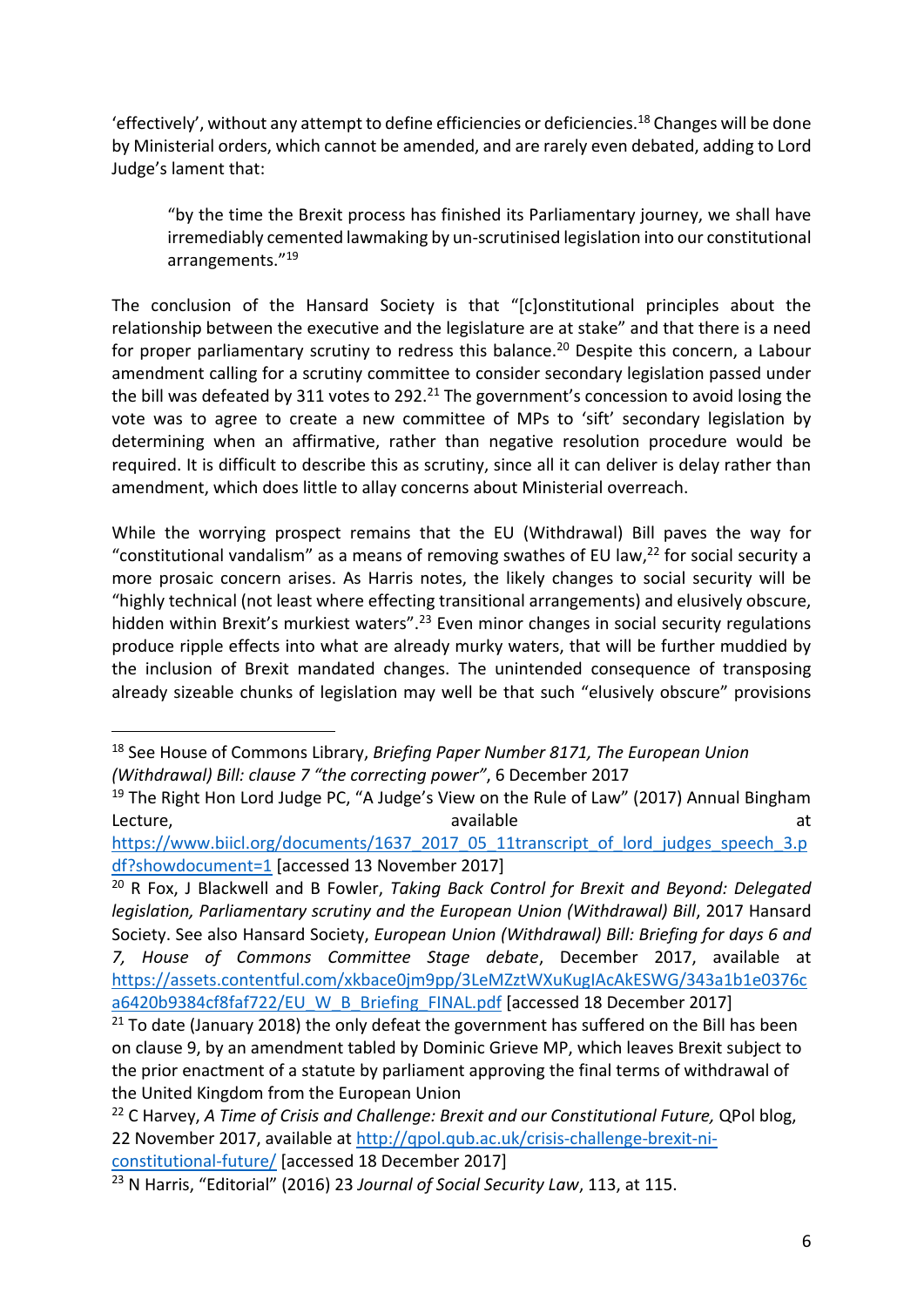that happen downstream will be overlooked to the potential detriment of claimants who are directly affected.<sup>24</sup>

In addition to the standard lack of scrutiny jeopardising the protection of existing rights, there remains a question over whether the replication of complex social security provisions can compete with shifting national and devolved policy agendas. <sup>25</sup> The government's White Paper on Brexit anticipates a greater role for Parliamentary select committees in scrutinising the legislation flowing from the Withdrawal Bill,<sup>26</sup> but makes no mention of the Social Security Advisory Committee, a statutory, non-departmental public body that currently reviews draft social security legislation and which exists, in part, because of the already highly complex and technical nature of social security provisions which require independent scrutiny.<sup>27</sup> Given the pressure that Parliament and its committees will face in discharging the "Herculean task" of scrutiny, the SSAC exists as a model for enhanced scrutiny which it would seem sensible for the government to utilise.<sup>28</sup> The need for enhanced scrutiny has been confirmed by the House

<sup>&</sup>lt;sup>24</sup> See for example the technical amendment to the Child Benefit (General) Regulations 2006 through the Child Benefit (General) (Amendment) Regulations 2017. This impacted on entitlement to Child Benefit in Northern Ireland for a qualifying young person in "approved training". The list of approved training is provided under regulation 1(3) of the Child Benefit (General) Regulations 2006, which required to be amended to include a new approved training scheme in Northern Ireland, funded through the EU PEACE IV Children and Young People 2.1 initiative. The uncontroversial and technical amendment to the definition of "approved training" also had an unforeseen impact on the interaction of the £8 a day incentive payment for attendance and the earnings disregard in a young person's claim for UC or JSA, which had to be addressed. The removal of the incentive payment would have had a significant impact on those young people affected by the change, but it was such a farremoved and obscure consequence that it had not been identified by the legislative drafters of the original technical amendment.

 $25$  See The Right Hon Lord Judge PC, "A Judge's View on the Rule of Law" (2017) Annual Bingham and Lecture, and available and at the state at the lecture, and a state at the state at a t [https://www.biicl.org/documents/1637\\_2017\\_05\\_11transcript\\_of\\_lord\\_judges\\_speech\\_3.p](https://www.biicl.org/documents/1637_2017_05_11transcript_of_lord_judges_speech_3.pdf?showdocument=1) [df?showdocument=1](https://www.biicl.org/documents/1637_2017_05_11transcript_of_lord_judges_speech_3.pdf?showdocument=1) [accessed 13 November 2017], in which Lord Judge states: The last time

the Commons rejected a statutory instrument was in 1979, over 35 years ago. At least the Lords has rejected 6 such instruments since 1968, that is, in almost 50 years."

<sup>&</sup>lt;sup>26</sup> HM Government, The United Kingdom's exit from and new partnership with the European Union (Cm 9417, 2017) para.1.9. See also J Tomlinson, *The Individual in the Reformation of the UK's Bureaucratic State—Administrative Justice, Brexit, and Human Rights*, (March 12, 2017), available at<https://ssrn.com/abstract=2933880>

 $27$  G McKeever, "Legislative Scrutiny, Co-ordination and the Social Security Advisory Committee: from system coherence to Scottish devolution" (2016) *Journal of Social Security Law* 126

<sup>28</sup> See Social Security Advisory Committee, *Is there a role for bodies similar to the Social Security Advisory Committee (SSAC)?* (2017) available at: [http://data.parliament.uk/writtenevidence/committeeevidence.svc/evidencedocument/pro](http://data.parliament.uk/writtenevidence/committeeevidence.svc/evidencedocument/procedure-committee/exiting-the-european-union-scrutiny-of-delegated-legislation/written/70712.html) [cedure-committee/exiting-the-european-union-scrutiny-of-delegated-](http://data.parliament.uk/writtenevidence/committeeevidence.svc/evidencedocument/procedure-committee/exiting-the-european-union-scrutiny-of-delegated-legislation/written/70712.html)

[legislation/written/70712.html](http://data.parliament.uk/writtenevidence/committeeevidence.svc/evidencedocument/procedure-committee/exiting-the-european-union-scrutiny-of-delegated-legislation/written/70712.html) [accessed 11 November 2017] submitted as evidence to the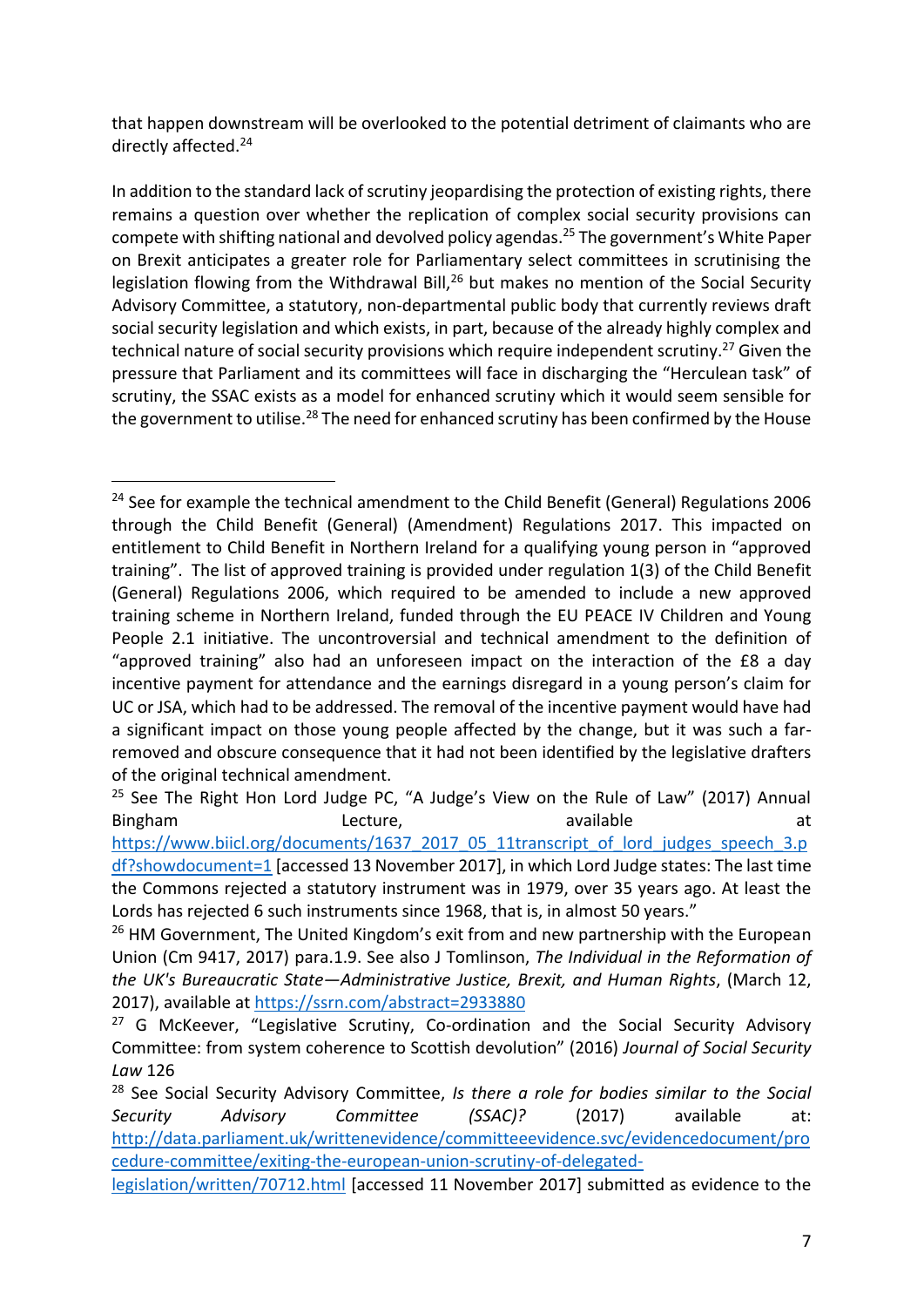of Commons Procedure Committee in light of the "unique and unprecedented" task facing the House of Commons in the process of transposing EU law into domestic legislation,<sup>29</sup> but the Parliamentary rejection of a scrutiny amendment means that there is unlikely to be adequate alignment of transposed EU law with existing social security legislation, creating further potential for uncertainty or retrogression in the protection of social security rights.<sup>30</sup>

### Northern Ireland: constitutional and political context

**.** 

To state the obvious but critical point, Northern Ireland is the only part of the UK that shares a land border with another EU country. As well as the significance of this physical landscape, a history of conflict and poverty are writ large on Northern Ireland's political and economic landscape. The EU referendum in Northern Ireland resulted in a majority remain vote, with 56 per cent of the population voting to remain in the EU and, within this overall majority, an average of 64 per cent of those living in the border counties voting to remain (Fig.1).<sup>31</sup>

House of Commons Procedure Committee's Inquiry on *Exiting the European Union: scrutiny of delegated legislation* (2017)

<sup>29</sup> House of Commons Procedure Committee, *Scrutiny of delegated legislation under the European Union (Withdrawal) Bill: interim report,* First Report of 2017-19 (2017) HC 386, available at:

<https://publications.parliament.uk/pa/cm201719/cmselect/cmproced/386/386.pdf> [accessed 11 November 2017]

<sup>30</sup> See C McCrudden, *The Good Friday Agreement, Brexit and Rights* (2017, British Academy and the Royal Irish Academy) pp5-6.

 $31$  The voting division in Northern Ireland is also reflective of divisions in identity in Northern Ireland, with those identifying as British/Unionist/Protestant more likely to have voted to leave the EU, while those identifying as Irish/Nationalist/Catholic more likely to have voted to remain: see Lords EU Committee, *Brexit: Devolution*, para. 39 and J Gary, *The EU referendum Vote in Northern Ireland: Implications for our understanding of citizens' political views and behaviour* (2016) Knowledge Exchange Seminar Series, Northern Ireland Assembly, [http://www.niassembly.gov.uk/globalassets/documents/raise/knowledge\\_exchange/briefin](http://www.niassembly.gov.uk/globalassets/documents/raise/knowledge_exchange/briefing_papers/series6/garry121016.pdf) [g\\_papers/series6/garry121016.pdf](http://www.niassembly.gov.uk/globalassets/documents/raise/knowledge_exchange/briefing_papers/series6/garry121016.pdf)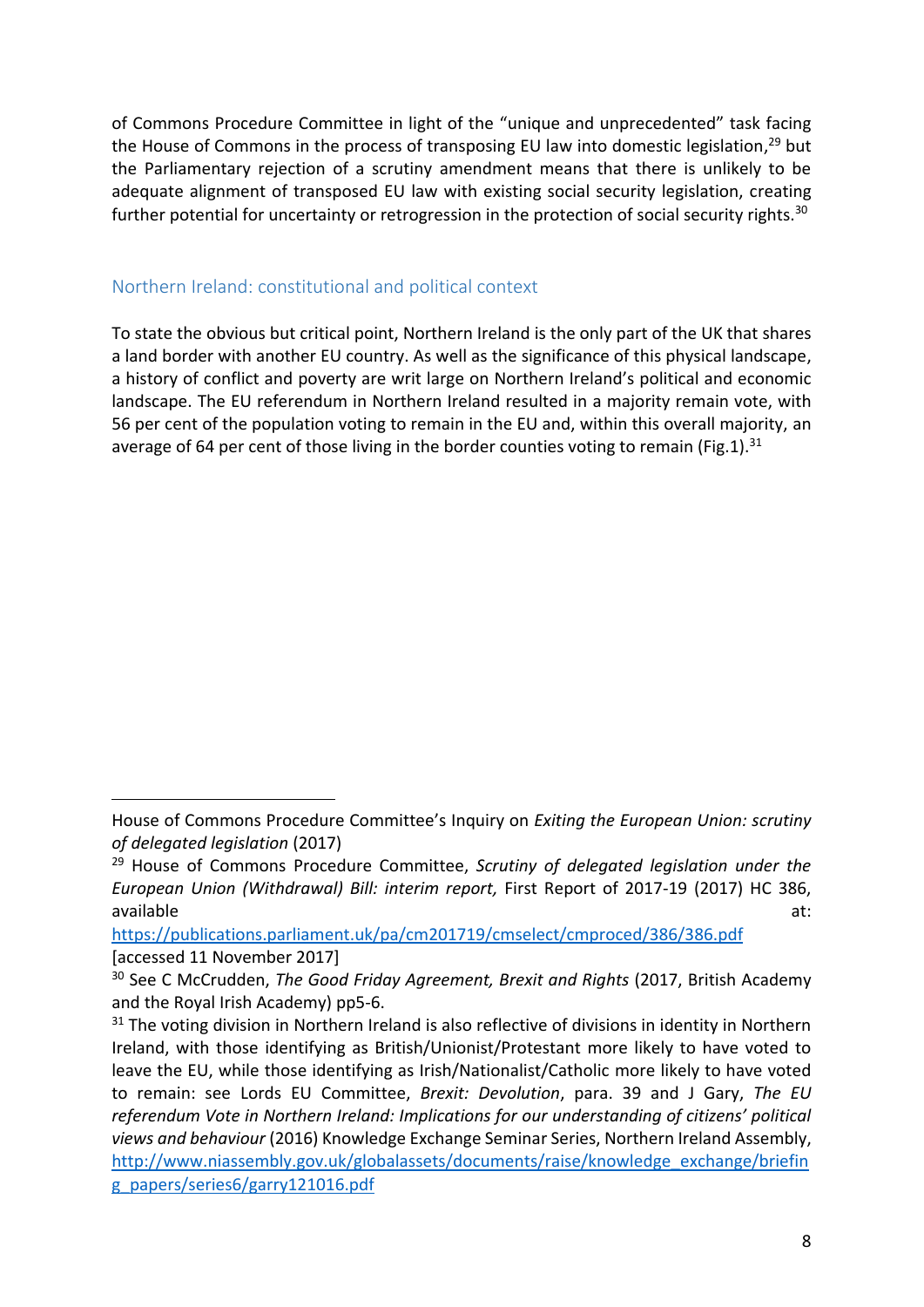

Figure 1: Breakdown of the 'remain' vote in the EU referendum in Northern Ireland (source: Irish Political Maps) $32$ 

It also remains obvious that Northern Ireland is a post-conflict society with a fragile peace settlement which continues to be plagued by political crises. The 1998 Belfast (Good Friday) Agreement (GFA) provides a complex, nuanced framework for Northern Ireland's constitutional and political structures as well as inter-party and inter-governmental relationships: within Northern Ireland, between Northern Ireland and the Republic, between the island of Ireland and Great Britain, as well as between the Irish and UK Governments.<sup>33</sup> The issue of citizens' rights and identity was part of this new constitutional settlement. As McCrudden states, the GFA "was much more than a rights-driven document", but nonetheless rights remain a central construct in each aspect of the Agreement, and although "the EU was never conceived as the sole guarantor of rights in Northern Ireland, rights deriving from the EU are, nevertheless, an important dimension of the post-GFA architecture."<sup>34</sup> Moreover, the Agreement was based on a shared assumption that the UK

<sup>32</sup> Irish Political Maps, *European Union Referendum 2016: Northern Ireland,* available at: [http://irishpoliticalmaps.blogspot.co.uk/2016/06/european-union-referendum-2016](http://irishpoliticalmaps.blogspot.co.uk/2016/06/european-union-referendum-2016-northern.html) [northern.html](http://irishpoliticalmaps.blogspot.co.uk/2016/06/european-union-referendum-2016-northern.html) [accessed 14 November 2017]

<sup>33</sup> Northern Ireland Office, *The Belfast Agreement* (1998), available at: <https://www.gov.uk/government/publications/the-belfast-agreement> [accessed 14 November 2017]

<sup>34</sup> C McCrudden, *The Good Friday Agreement, Brexit and Rights* (2017, British Academy and the Royal Irish Academy), pp3-4. See also A Morgan, *The Belfast Agreement: A practical legal analysis* (2000, Belfast: The Belfast Press) for a detailed account of the constitutional history and impact of the GFA, and its context in public international and European law.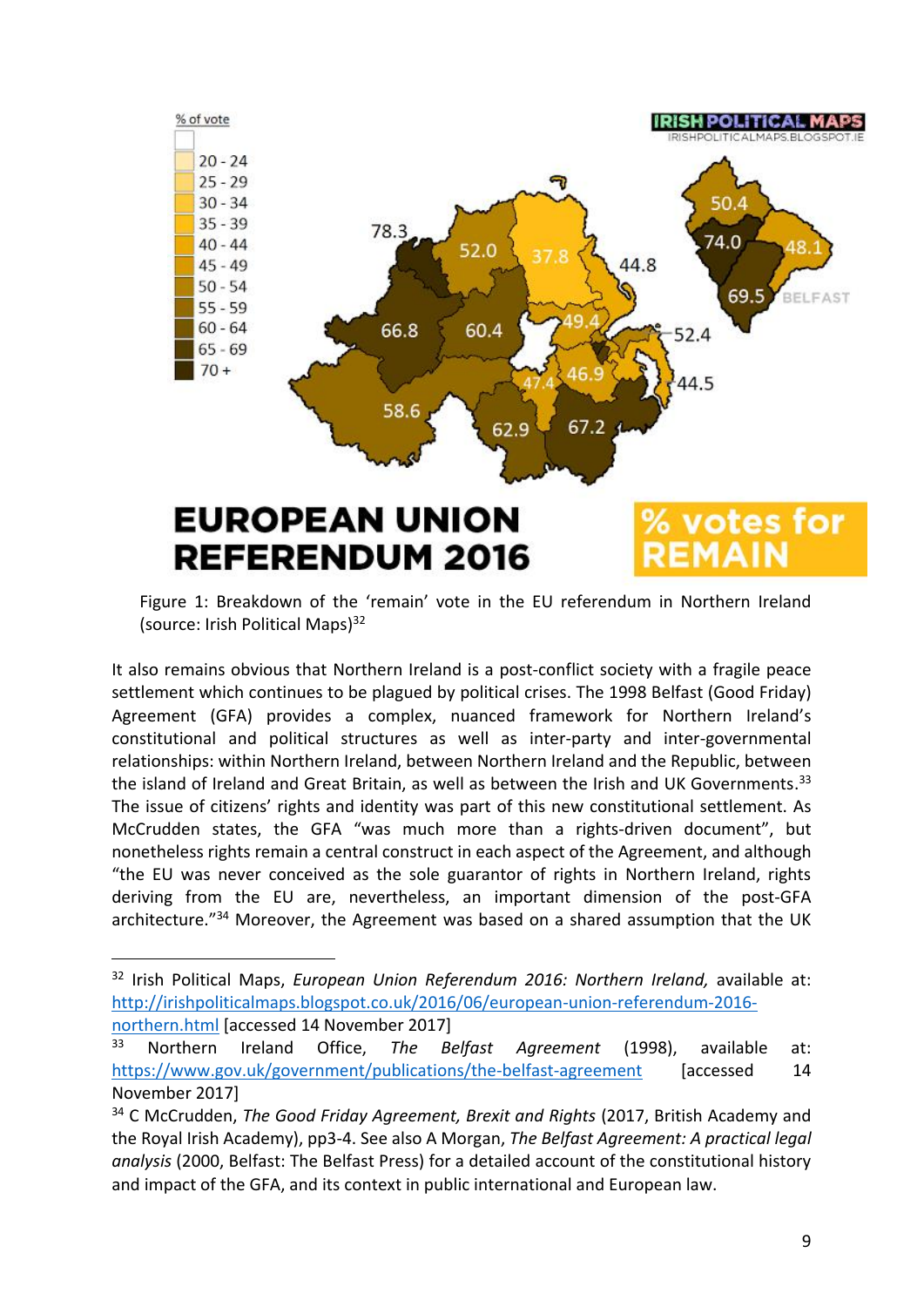and Ireland would remain within the EU, with this shared EU citizenship helping to diffuse more contentious concepts of national identity in Northern Ireland. EU law is interwoven within Northern Ireland's intricate political and legal systems, creating an additional layer of relationships between Northern Ireland, Ireland, Britain and the EU,<sup>35</sup> and there has been heavy investment by the EU in Northern Ireland's peace process, a point recognized by the House of Lords EU Committee which emphasized the positive role played by the EU in establishing and maintaining peace in Northern Ireland.<sup>36</sup> The consequent risk that Brexit poses to this intricate arrangement is explained by Dougan:

"The ultimate concern is that the cumulative effects of economic uncertainty and instability, fundamental changes to the longstanding constitutional framework which has underpinned the peace process, and the potential for one or both of the main communities to feel that important aspects of their identity are under pressure, will render even more difficult the task of securing political stability and promoting social cohesion."<sup>37</sup>

The constitutional and political implications of Brexit, therefore, create another obstacle for Northern Ireland's fragile and often dysfunctional governance systems to overcome.

One of the possibilities that has been mooted to help overcome this obstacle has been to allocate 'special status' to Northern Ireland within the EU, recognising its unique geographical, economic and political circumstances and enabling the continued movement of people, goods and services across the border, including protecting access to EU rights pertaining to employment, social security and healthcare. <sup>38</sup> The examination of cross border

<sup>35</sup> House of Lords European Union Committee, *Brexit: Devolution,* Fourth Report of 2017-19 (2017) HL No.9, pp 9-10

<sup>&</sup>lt;sup>36</sup> The Committee identified four ways in which the EU had contributed to the peace process: "the safeguards that EU membership provides in underpinning the Belfast/Good Friday Agreement; the role that common UK-Irish EU membership played and continues to play in transforming relations between the two countries; the effect of common EU membership in diluting cross- community tensions in Northern Ireland; and the positive impact of EU funding in Northern Ireland." House of Lords European Union Committee, *Brexit: UK-Irish Relations,*  Sixth Report of 2016-17 (2016) HL No.76, para.159. C Gallagher and K O'Byrne note that Northern Ireland is more dependent on EU funding than any other region of the UK, amounting to over €7bn in funding for European programmes, including towards the peace process, from 2007-2020: *Report on how Designated Special Status for Northern Ireland within the EU can be delivered*, Doughty Street Chambers, October 2017, para.3.35, available at [http://www.guengl.eu/uploads/publications-](http://www.guengl.eu/uploads/publications-documents/NI_Special_status_report_161017_FINAL_crops.pdf)

[documents/NI\\_Special\\_status\\_report\\_161017\\_FINAL\\_crops.pdf](http://www.guengl.eu/uploads/publications-documents/NI_Special_status_report_161017_FINAL_crops.pdf)

<sup>37</sup> M Dougan, "The Northern Irish Border", in M Dougan (ed.) *The UK after Brexit: Legal and Policy Challenges* (2017, Cambridge: Intersentia) p54

<sup>38</sup> Dáithí Ó Ceallaigh, *Brexit: a status report* (2017) Institute of International & European Affairs, available at [http://www.iiea.com/ftp/Publications/2017/StatusReport\\_V19.pdf](http://www.iiea.com/ftp/Publications/2017/StatusReport_V19.pdf) [accessed 14 November 2017). See also the recommendation of the Irish Committee on the Implementation of the Good Friday Agreement that the Irish government should negotiate for Northern Ireland to be designated with special status within the EU and for the whole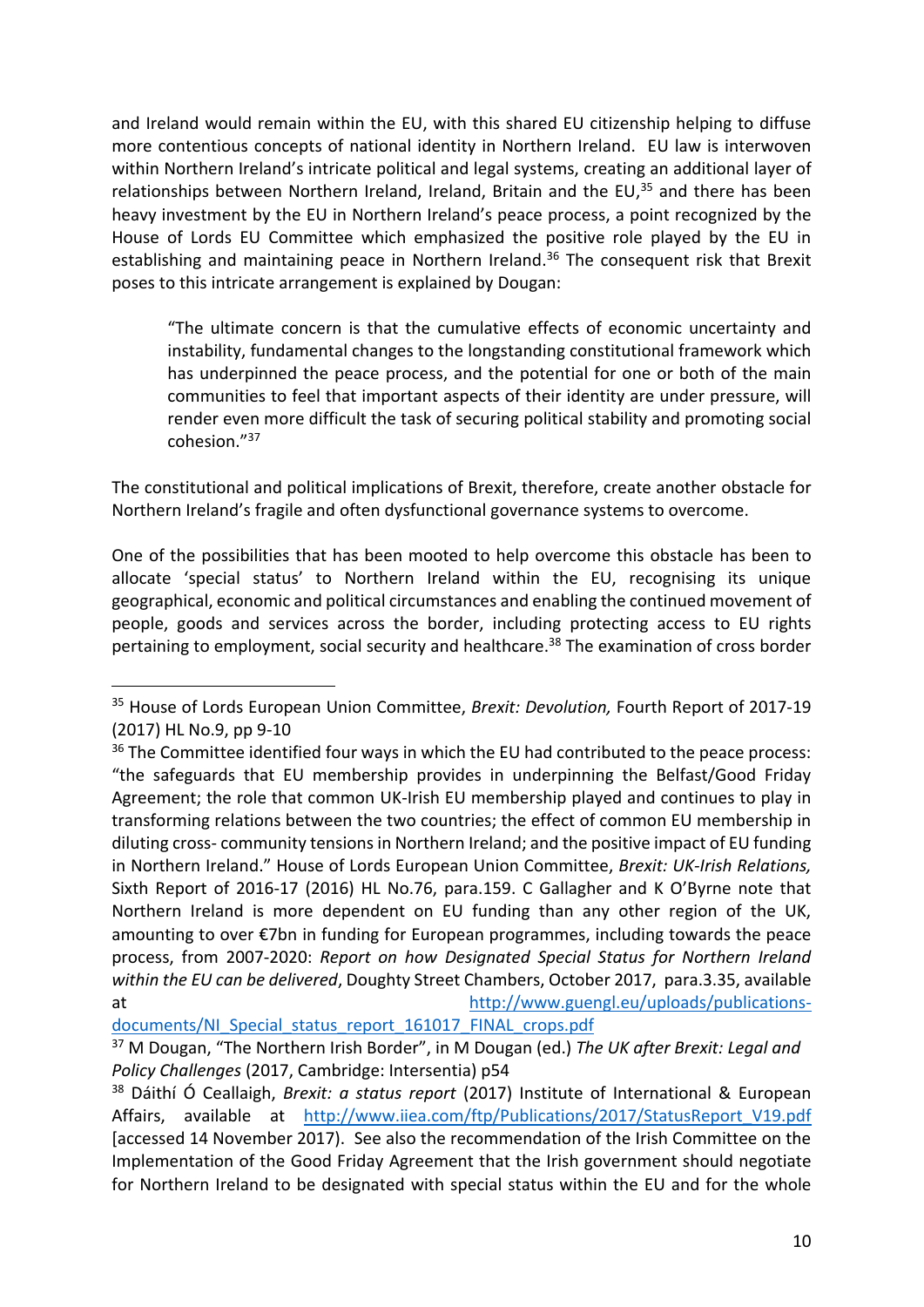Brexit issues by the Irish Joint Committee on Jobs, Enterprise and Innovation, for example, has recommended 'special status' specifically to protect social security rights.<sup>39</sup> While Harvey points out that Northern Ireland already holds a unique constitutional position as a result of the GFA,<sup>40</sup> any extension of this uniqueness to deal with Brexit has been rejected by unionists in Northern Ireland who object to marking Northern Ireland out as different from the other parts of the UK. At the same time that 'special status' for Northern Ireland has been rejected by unionists, there has also been a growing narrative on a 'border poll' on the unification of Ireland. Both the poll and reunification itself remain unlikely prospects at present but these are now proposals that have considerably more credibility than was the case prior to the outcome of the referendum.<sup>41</sup> The voting patterns in the Brexit referendum were partially split along ethno-national lines: 85% of those who identified as 'Catholics' voted 'Remain' compared to 40% of those who identified as 'Protestant', <sup>42</sup> supporting Tonge's conclusion that "the binary divide is being reinforced … by Brexit."<sup>43</sup>

Any reinforcement of a binary divide returns us to Dougan's concerns on the ability to maintain political stability but it also potentially underlines a mirror-image party-political divide on social security which has the proven ability to destabilise the Northern Ireland institutions, as the history of the Welfare Reform (Northern Ireland) Order 2015 makes clear. <sup>44</sup> Social security is fully devolved to Northern Ireland but has traditionally replicated

<sup>41</sup> A border poll is likely to be resisted strongly by Northern Ireland's unionist politicians, and given the Conservative government's dependence on support by MPs from the Democratic Unionist Party and the requirement under the Northern Ireland Act 1998 that a poll can only be called by the Northern Ireland Secretary, it remains an improbable move for the immediate future. However, unionist objections to a border poll might also provide political leverage for the UK government in the extreme, to enable special arrangements to apply to Northern Ireland: "For the UK government, the biggest incentive to offer such a solution to Scotland and Northern Ireland would be that it represents a tangible alternative to secession." – N Scoutaris, "Territorial Differentiation in EU Law: Can Scotland and Northern Ireland Remain in the EU and/or the Single Market?" (2017) *Cambridge Yearbook of European Legal Studies*, 19, 287, at 309

<sup>42</sup> Brexit Law NI, *Preliminary Findings Report: Brexit and the Peace Process* (2017) available at: [https://brexitlawni.org/assets/uploads/BrexitLawNI-Preliminary-Findings-Report-Peace-](https://brexitlawni.org/assets/uploads/BrexitLawNI-Preliminary-Findings-Report-Peace-Process.pdf)

[Process.pdf](https://brexitlawni.org/assets/uploads/BrexitLawNI-Preliminary-Findings-Report-Peace-Process.pdf) [accessed 11 November 2017]

<sup>43</sup> House of Lords European Union Committee, *Brexit: Devolution,* Fourth Report of 2017-19 (2017) HL No.9, para. 39

<sup>44</sup> SI 2006/01

island of Ireland to have a unique solution as part of the Brexit negotiation: *Brexit and the future of Ireland: Uniting Ireland & its people in peace & prosperity*, August 2017, <https://senatormarkdaly.files.wordpress.com/2017/04/section-1-pdf.pdf>

<sup>39</sup> Irish Joint Committee on Jobs, Enterprise and Innovation, *The Likely Economic Impact of Brexit with Particular Emphasis on Jobs and Enterprise* (March 2017) 32 JEI 004, at [http://www.oireachtas.ie/parliament/media/committees/jobsenterpriseandinnovation/32n](http://www.oireachtas.ie/parliament/media/committees/jobsenterpriseandinnovation/32ndreports/Brexit-and-its-impact-on-jobs-and-enterprise.pdf) [dreports/Brexit-and-its-impact-on-jobs-and-enterprise.pdf](http://www.oireachtas.ie/parliament/media/committees/jobsenterpriseandinnovation/32ndreports/Brexit-and-its-impact-on-jobs-and-enterprise.pdf)

<sup>40</sup> C Harvey, *A Time of Crisis and Challenge: Brexit and our Constitutional Future*, QPol Blog (22 November 2017) available at [http://qpol.qub.ac.uk/crisis-challenge-brexit-ni-constitutional](http://qpol.qub.ac.uk/crisis-challenge-brexit-ni-constitutional-future/)[future/](http://qpol.qub.ac.uk/crisis-challenge-brexit-ni-constitutional-future/) [accessed 23 November 2017]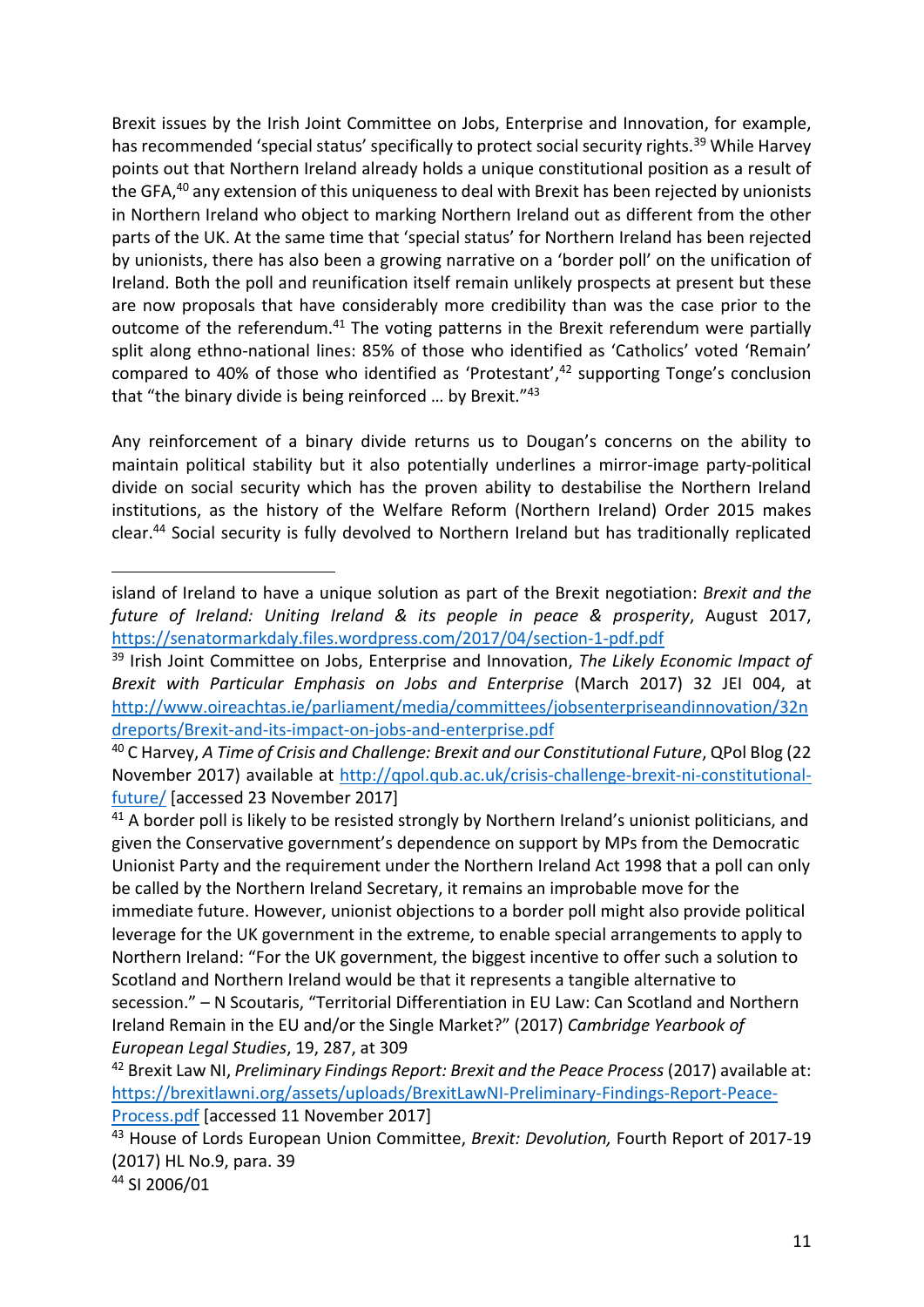British social security legislation: the history of social security in Northern Ireland has been premised from the outset on the (unionist) political imperative to treat Northern Ireland the same as the rest of the UK, regardless of the substantially different economic circumstances in Northern Ireland that the social security system has had to respond to.<sup>45</sup> While the current economic reality makes substantive social security divergence unlikely, it was the political differences between the main unionist and republican parties in the Northern Ireland Executive that were played out through the 2015 Order where the choice was between a unionist preference for parity with the equivalent legislation in Britain and the republican preference for bespoke social security reform specific to Northern Ireland. The compromise position – replication with time limited mitigations – was at least possible due to a functioning Northern Ireland Executive and Assembly, with British and Irish government support. The current absence of these power-sharing institutions make compromises across the binary divide more difficult to achieve, even on the non-sectarian issue of social security.<sup>46</sup>

This binary divide may become further pronounced with the UK government's 'confidence and supply' arrangement with Northern Ireland's largest unionist party, the Democratic Unionist Party (DUP). As Harvey explains, there is:

"a distinctive logic to [Northern Ireland's] political constitutionalism that follows power-sharing principles, all the way up and down. It is not apparent that Whitehall and Westminster get this; the current arrangement with the DUP probably does not assist." 47

While a confidence and supply arrangement is not an unusual form of establishing a parliamentary majority, it weighs alongside the current imbalance of political voices from Northern Ireland within the UK Parliament that further reinforces the binary, ethno-national divide. This imbalance of political perspective is exacerbated by the absence of any nationalist politicians at Westminster as a result of the decision of Sinn Fein MPs not to take their seats in the UK Parliament.<sup>48</sup> The EU Committee has already issued a warning that Northern

<sup>&</sup>lt;sup>45</sup> G McKeever, "Legislative Scrutiny, Co-ordination and the Social Security Advisory Committee: from system coherence to Scottish devolution" (2016) *Journal of Social Security Law* 126, 136-138; M Simpson, "Developing constitutional principles through firefighting" (2015) *Journal of Social Security Law* 31. There are echoes here, too, of the objections of unionist politicians in Northern Ireland post-World War two, where immigration checks existed for those travelling between Northern Ireland and Britain, a problem defined by the British government as being of the Irish government's making, in the latter's refusal to adopt similar immigration policies to Britain: B Ryan, "The Common Travel Area between Britain and Ireland" (2001) *Modern Law Review* 855, 858

<sup>46</sup> See AM Gray and D Birrell, "Coalition Government in Northern Ireland: Social Policy and the Lowest Common Denominator Thesis" (2012) 11 *Social Policy and Society* 15

<sup>47</sup> Colin Harvey, *Judging Brexit solutions* (2017) available at <https://brexitlawni.org/blog/judging-brexit-solutions/> [accessed 13 November 2017]

<sup>48</sup> The largest nationalist party in Northern Ireland, Sinn Fein, won 7 seats in the 2017 General Election but the party's long-standing policy is that it will not take its seats in the UK parliament. The nationalist Social Democratic and Labour Party, which did traditionally take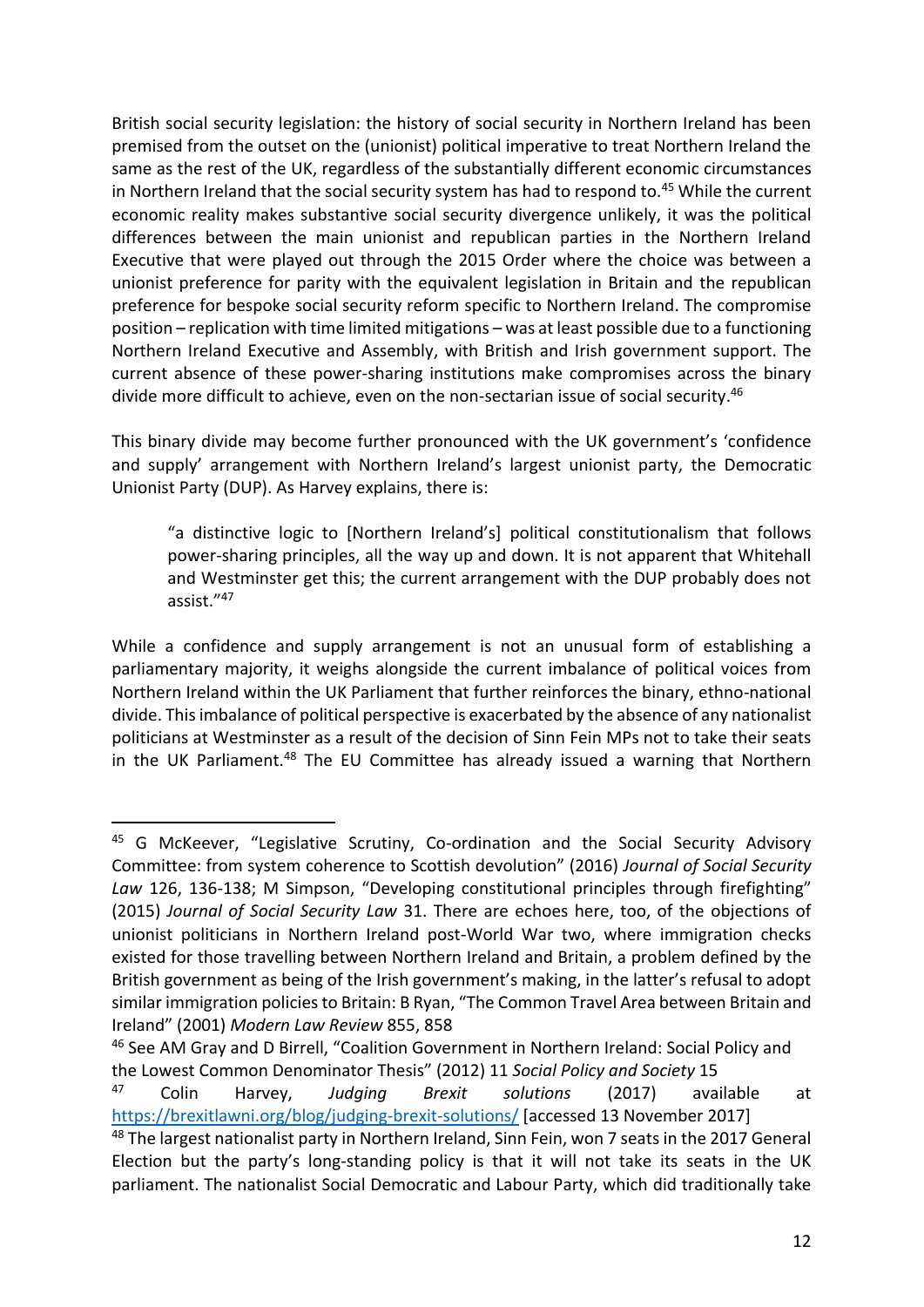Ireland's fragile, cross-community peace settlement should not become "collateral damage" of Brexit,<sup>49</sup> reinforcing Harvey's concern that the principle of power-sharing arrangements is at risk.

The ability of the devolved administrations in the UK to influence the UK government's decisions on Brexit is limited. Despite arguments that "the Westminster Parliament has endorsed and created a constitutionally pluralist UK, with genuine legal as well as political bite",<sup>50</sup> the Supreme Court's decision in *Miller* found that there was no legal right for devolved assemblies to be consulted over triggering Article 50 TEU, with the Sewel Convention being read as a political rather than legal convention.<sup>51</sup> More specifically, *Miller* held that there was nothing in the Good Friday Agreement to require consultation with the Northern Ireland Assembly before beginning the process of withdrawal from the EU, although the constitutional right for Northern Ireland citizens to hold Irish (EU) citizenship flows from the Agreement. To have answered the constitutional question otherwise would, perhaps, have brought its own problems, but it is fair to say that there is not universal acceptance among constitutional lawyers that the court made the right decision.<sup>52</sup>

The absence of legal solutions to require engagement with devolved government voices mirrors the absence of substantive political engagement with devolved government concerns. The UK government has adopted "a 'whole UK approach which affords the devolved nations little constitutional protection of their interests, or accommodation of their demands." <sup>53</sup> The House of Lords EU Committee welcomed the creation of a Joint Ministerial Committee (European Negotiations) to engender a more diverse perspective but concluded that the government needed to "raise its game" to make the JMC (EU) more effective, having taken evidence that the Committee functioned more as a venue for managing disagreements rather than engaging with issues and finding solutions.<sup>54</sup> There is no devolved representation in the Cabinet committee dealing with the EU exit (DEXEU); the Secretary of State for Northern Ireland can attend as required, at the government's invitation. Northern Ireland itself has done little to no planning for Brexit – no departmental or Executive papers were issued before the referendum, although a paper by the European Policy and Co-ordination

its seats at Westminster, did not win any in the 2017 General Election, and nor did the crosscommunity Alliance party. Northern Ireland also currently has one Independent Unionist MP. <sup>49</sup> House of Lords European Union Committee, *Brexit: Devolution,* Fourth Report of 2017-19 (2017) HL No.9*,* para. 95; see also House of Lords European Union Committee, *Brexit: UK-Irish Relations,* Sixth Report of 2016-17 (2016) HL No.76 which reached the same conclusion

<sup>50</sup> C Harvey, "Has Nothing Really Changed Here? Brief Reflections on the 'Brexit Litigation'" RightsNI Blog (2 December 2016) available a[t http://rightsni.org/2016/12/has-nothing-really](http://rightsni.org/2016/12/has-nothing-really-changed-here-brief-reflections-on-the-brexit-litigation/)[changed-here-brief-reflections-on-the-brexit-litigation/](http://rightsni.org/2016/12/has-nothing-really-changed-here-brief-reflections-on-the-brexit-litigation/) [accessed 14 November 2017]

<sup>51</sup> *R (on the application of Miller and another) (Respondents) v Secretary of State for Exiting the European Union (Appellant)* [2017] UKSC 5

<sup>52</sup> Paul Craig, "*Miller*: Structural constitutional review and the limits of prerogative power" (2017) *Public Law* 48

<sup>53</sup> J Hunt, "Devolution", in M Dougan (ed.) *The UK after Brexit: Legal and Policy Challenges* (2017, Cambridge: Intersentia) p38

<sup>54</sup> House of Lords European Union Committee, *Brexit: Devolution,* Fourth Report of 2017-19 (2017) HL No.9, para. 292-293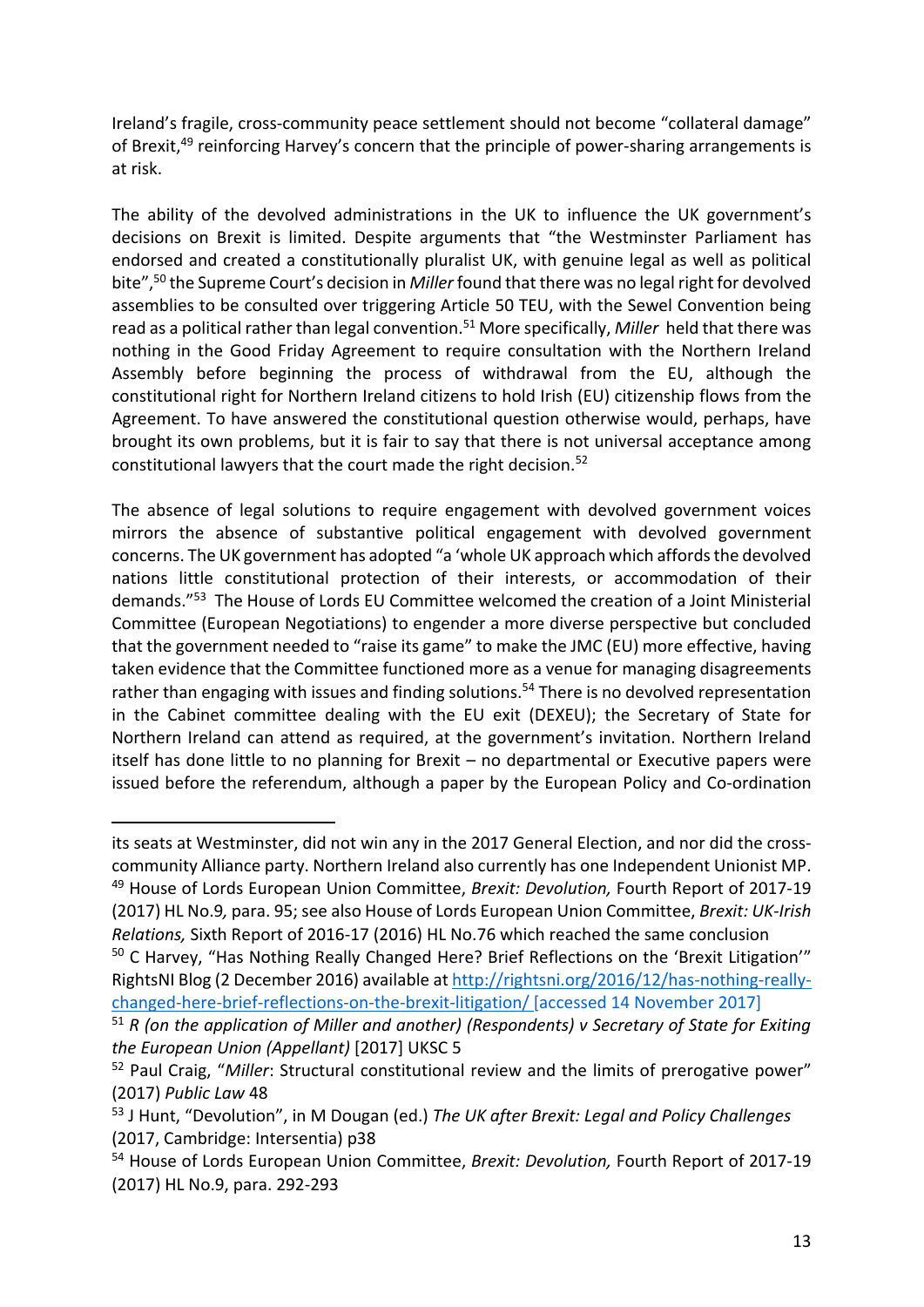Unit within the Office of First Minister and Deputy First Minister analysing the potential impact of Brexit for the UK and Northern Ireland was completed in May 2015, but not released until after the referendum.<sup>55</sup> In August 2016, a joint letter by the former First and Deputy First Ministers was sent to the Prime Minister, Theresa May MP, outlining areas of concern for Northern Ireland flowing from Brexit.<sup>56</sup> By the time the Northern Ireland Assembly had collapsed six months later, no further Brexit plans had been laid. Unsurprisingly, therefore, post-Brexit social security concerns have not featured prominently in any of the limited discussions to date, despite being a fully devolved policy area for Northern Ireland.<sup>57</sup>

Perhaps the silver lining here is that the concerns around the refusal of the UK government to automatically repatriate EU powers to devolved assemblies in less likely to impact on social security provision than other areas, such as environmental law. <sup>58</sup> This creates some scope for bespoke bilateral social security arrangements between Northern Ireland and other states even though the EU powers that will pass back to Westminster post-Brexit will be in relation to the co-ordination of social security entitlements across the EU and the rights of migrants to access benefits, both of which are areas over which devolved administrations currently hold little power. For Northern Ireland, however, the silver lining comes in a dark cloud that is the continued absence of a functioning executive and legislative assembly.

## The Republic of Ireland dimension

**.** 

The current arrangements affecting people, goods and services travelling between the Republic of Ireland, Northern Ireland and Britain predate Ireland and the UK joining the EU.<sup>59</sup> The Common Travel Area (CTA) was the product of pragmatic arrangements between Ireland and the UK following the partition of Ireland and the creation of the Irish Free State in 1922 to facilitate Britain's need to recruit Irish labour after the second world war, the difficulty of controlling the Irish/Northern Irish land border, and the inconvenience that border controls would create for the inhabitants of Northern Ireland.<sup>60</sup> It operated as an administrative

<sup>55</sup> European Policy and Co-ordination Unit, *Preliminary analysis of the impact of a UK Referendum on its membership of the European Union* (2015) available at: [https://thedetail](https://thedetail-website.s3.amazonaws.com/asset/upload/2098/here.pdf)[website.s3.amazonaws.com/asset/upload/2098/here.pdf](https://thedetail-website.s3.amazonaws.com/asset/upload/2098/here.pdf) [accessed 14 December 2017]

<sup>56</sup> *Letter to the Prime Minister, the Rt Hon Theresa May MP from the First Minister and deputy First Minister of the Northern Ireland Executive*, (10 August 2016), available at: [https://www.executiveoffice-](https://www.executiveoffice-ni.gov.uk/sites/default/files/publications/execoffice/Letter%20to%20PM%20from%20FM%20%26%20dFM.pdf)

[ni.gov.uk/sites/default/files/publications/execoffice/Letter%20to%20PM%20from%20FM%2](https://www.executiveoffice-ni.gov.uk/sites/default/files/publications/execoffice/Letter%20to%20PM%20from%20FM%20%26%20dFM.pdf) [0%26%20dFM.pdf](https://www.executiveoffice-ni.gov.uk/sites/default/files/publications/execoffice/Letter%20to%20PM%20from%20FM%20%26%20dFM.pdf) [accessed 14 November 2017]

<sup>&</sup>lt;sup>57</sup> It should be noted that immigration is a reserved matter and that Northern Ireland is not likely to see an increase in devolved powers to deal with social security/immigration overlaps. <sup>58</sup> The powers currently held by the EU will be returned to Westminster in the first instance.

UK government Ministers will will then determine on a case by case basis whether these powers will be released to devolved administrations, using Orders in Council.

<sup>59</sup> Mary E. Daly, *Brexit and the Irish Border: Historical context* (2017) A Royal Irish Academy and British Academy Policy Discussion Paper

<sup>60</sup> B Ryan, "The Common Travel area between Britain and Ireland" (2001) 64 *Modern Law Review* 855, 860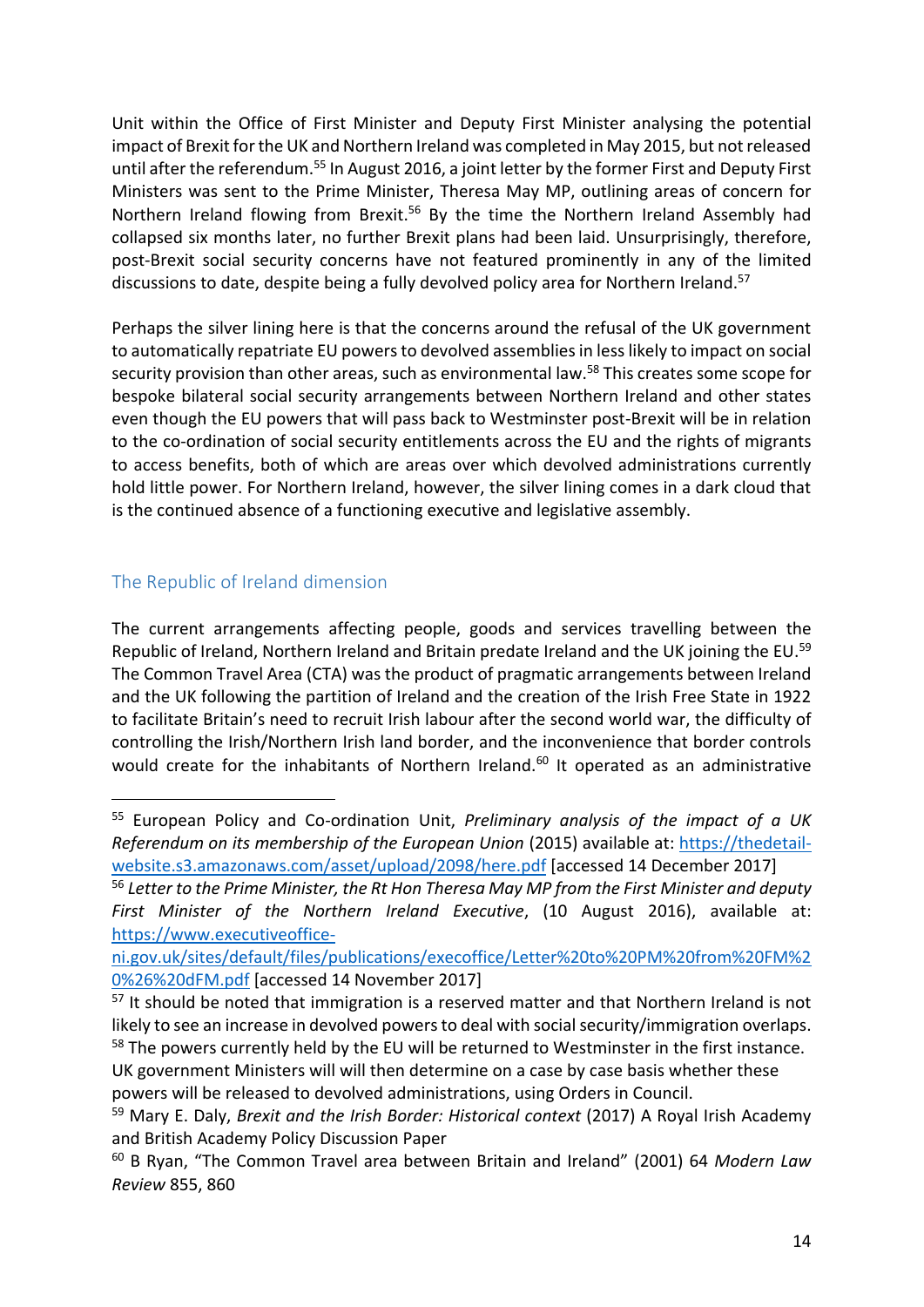agreement, premised on Irish citizens not being treated as 'aliens' in the UK, and Ireland continuing to implement the same immigration policies and controls as the UK.<sup>61</sup> The reciprocal status of British and Irish citizens in each other's jurisdictions are still governed by equivalent exceptions to border control reflecting the need to be able to facilitate the movement of goods, services and people, the political sensitivities of enforcing border controls, and the physical difficulty of immigration control on the 300 mile long Irish border which does not follow natural boundaries and has over 270 land border crossings.<sup>62</sup> This agreement between Ireland and the UK has been been recognised by Protocol 20 annexed to the Treaty of Lisbon, and EU membership by Ireland and the UK has been instrumental in easing the flow of goods and people across the Irish border:

"British and Irish membership of the EEC/EU has been a very significant force in improving cross-border infrastructure and providing a legal framework for the free movement of goods, services and people. The Single European Market of 1993 and the removal of security checks following the Good Friday Agreement combined to make the border invisible."<sup>63</sup>

The reality to date has been that UK and Ireland have treated each others citizens more favourably than is required under EU law, and will wish to continue to do so post-Brexit. The EU's support for this position is now also clear, following the recognition in the December 2017 Joint Agreement that the UK and Ireland can maintain the arrangements supporting the CTA post-Brexit. 64

The Irish government's approach to Brexit, and its implications for Ireland north and south, has involved a more robust response to the border problems than has been the case by either the (former) Northern Ireland administration or the UK government. Most notably, Ireland has secured agreement with the EU that Northern Ireland can automatically rejoin the EU in the event of Irish reunification.<sup>65</sup> Focusing on protecting access to EU rights pertaining to employment, social security and healthcare, the Irish government has made clear that:

"The UK remaining in the EEA, EFTA, or the Customs Union would be a best case scenario for Ireland (apart from the UK remaining a member of the EU) as it would

<sup>61</sup> B Ryan, "The Common Travel area between Britain and Ireland" (2001) 64 *Modern Law Review* 855

 $62$  See the interactive map at [http://www.borderroadmemories.com](http://www.borderroadmemories.com/) [accessed 18 December 2017. During the years of 'the Troubles' in Northern Ireland, only 20 land borders were allowed to remain open.

<sup>63</sup> Mary E. Daly, *Brexit and the Irish Border: Historical context* (2017) A Royal Irish Academy and British Academy Policy Discussion Paper, pp5-6

<sup>64</sup> TF50 (2017) 19 – Commission to EU 27, *Joint report from the negotiators of the European Union and the United Kingdom Government on progress during phase 1 of negotiations under Article 50 TEU on the United Kingdom's orderly withdrawal from the European Union*, para. 54

<sup>65</sup> European Council, *Minutes of Special meeting of the European Council (Art.50) held on 29 April 2017* (23 June 2017), available at [http://data.consilium.europa.eu/doc/document/xT-](http://data.consilium.europa.eu/doc/document/xT-20010–2017-INIT/en/pdf)20010–[2017-INIT/en/pdf](http://data.consilium.europa.eu/doc/document/xT-20010–2017-INIT/en/pdf) [accessed 10 November 2017]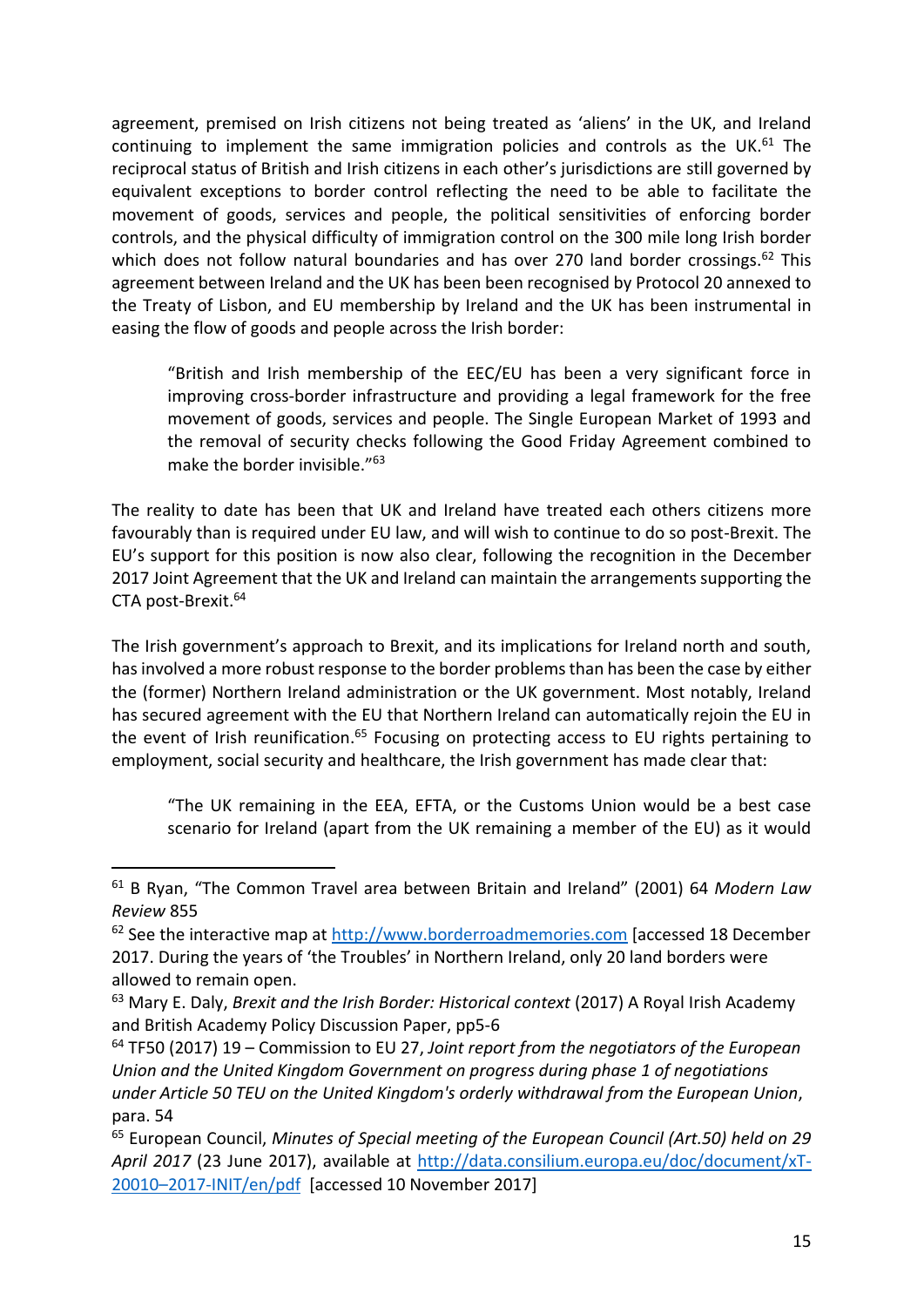represent the closest possible relationship to the current arrangement. This model would also have the least impact on the border with Northern Ireland …"<sup>66</sup>

A Seanad Special Committee on the Withdrawal of the United Kingdom from the European Union, established to consider the implications for Ireland of Brexit, takes the view that:

"the negatives far outweigh the positives when it comes to the impact of Brexit on Ireland. Our report reflects this and is based on the overwhelming evidence offered by our witnesses."<sup>67</sup>

It seems fair to say that Brexit is seen as an act of aggression and hostility by many Irish politicians and commentators. Former Taoiseach John Bruton told the Seanad Committee in April 2017, that "[t]he terms for Brexit, as set out so far by Mrs May, will do incalculable damage to this island, politically, emotionally and economically."<sup>68</sup> Commentator Noel Wheelan asserts that "[t]riggering the Brexit process is the most harmful act perpetrated by a British government on Ireland ... in 95 years",<sup>69</sup> while Fintan O'Toole observes that "there's  $\ldots$  a very particular kind of anger in Ireland because the effects on us are so profound."<sup>70</sup> It seems equally fair to say that these perspectives have not been very visible in the Anglocentric analysis on how Ireland will respond to Brexit. Indeed, the 'Irish question' generated surprise and contempt in the UK's popular presses when the potential for this issue to derail the UK's progress on Brexit became headline news.<sup>71</sup> The political realities mean that the Irish government will wish to avoid further damage to the UK-Irish relationship, and the Irish

<sup>66</sup> Joint Committee on Jobs, Enterprise and Innovation, *The Likely Economic Impact of Brexit with Particular Emphasis on Jobs and Enterprise* (2017) 32 JEI 004, p.20, available at [http://www.oireachtas.ie/parliament/media/committees/jobsenterpriseandinnovation/32n](http://www.oireachtas.ie/parliament/media/committees/jobsenterpriseandinnovation/32ndreports/Brexit-and-its-impact-on-jobs-and-enterprise.pdf) [dreports/Brexit-and-its-impact-on-jobs-and-enterprise.pdf](http://www.oireachtas.ie/parliament/media/committees/jobsenterpriseandinnovation/32ndreports/Brexit-and-its-impact-on-jobs-and-enterprise.pdf) [accessed 10 November 2017]

<sup>&</sup>lt;sup>67</sup> Press release on Seanad Select Committee report, Committee Chair, Senator Neale Richmond, "Report is the result of a request from EU Chief Negotiator Michel Barnier for potential solutions" (4 July 2017), available at [http://beta.oireachtas.ie/en/press](http://beta.oireachtas.ie/en/press-centre/press-releases/20170704-special-seanad-committee-launches-its-report-on-brexit-1/)[centre/press-releases/20170704-special-seanad-committee-launches-its-report-on-brexit-1/](http://beta.oireachtas.ie/en/press-centre/press-releases/20170704-special-seanad-committee-launches-its-report-on-brexit-1/) [accessed 10 November 2017]. See Seanad Special Select Committee Withdrawal of the United Kingdom from the European Union, *Brexit: Implications and Potential Solutions* (2017) 32/SSSCWUKEU/01

<sup>&</sup>lt;sup>68</sup> Testimony by John Bruton, at the Seanad Special Select Committee on the UK's Withdrawal from the European Union, 27 April 2017, [http://www.oireachtas.ie/parliament/media/committees/seanadspecialselectctteeonbrexit](http://www.oireachtas.ie/parliament/media/committees/seanadspecialselectctteeonbrexit/John-Bruton-SEANAD-TESTIMONYrevised.pdf) [/John-Bruton-SEANAD-TESTIMONYrevised.pdf](http://www.oireachtas.ie/parliament/media/committees/seanadspecialselectctteeonbrexit/John-Bruton-SEANAD-TESTIMONYrevised.pdf) [accessed 14 November 2017]

<sup>69</sup> Noel Wheelan, "Anger over Brexit may be justified but it is not a policy", *The Irish Times* 31/03/17

<sup>70</sup> Fintan O'Toole, "O'Toole named European Commentator of the Year", *The Irish Times,* 21 April 2017

 $71$  Editorial, "Ireland's naive young prime minister should shut his gob on Brexit and grow up", *The Sun*, 18 November 2017; T Sculthorpe, "Irish ministers warn they are 'resolute' about blocking Brexit deal as standoff over Northern Ireland border deepens despite EU negotiator Barnier warning the 'moment of truth' is nearing", *The Daily Mail*, 28 November 2017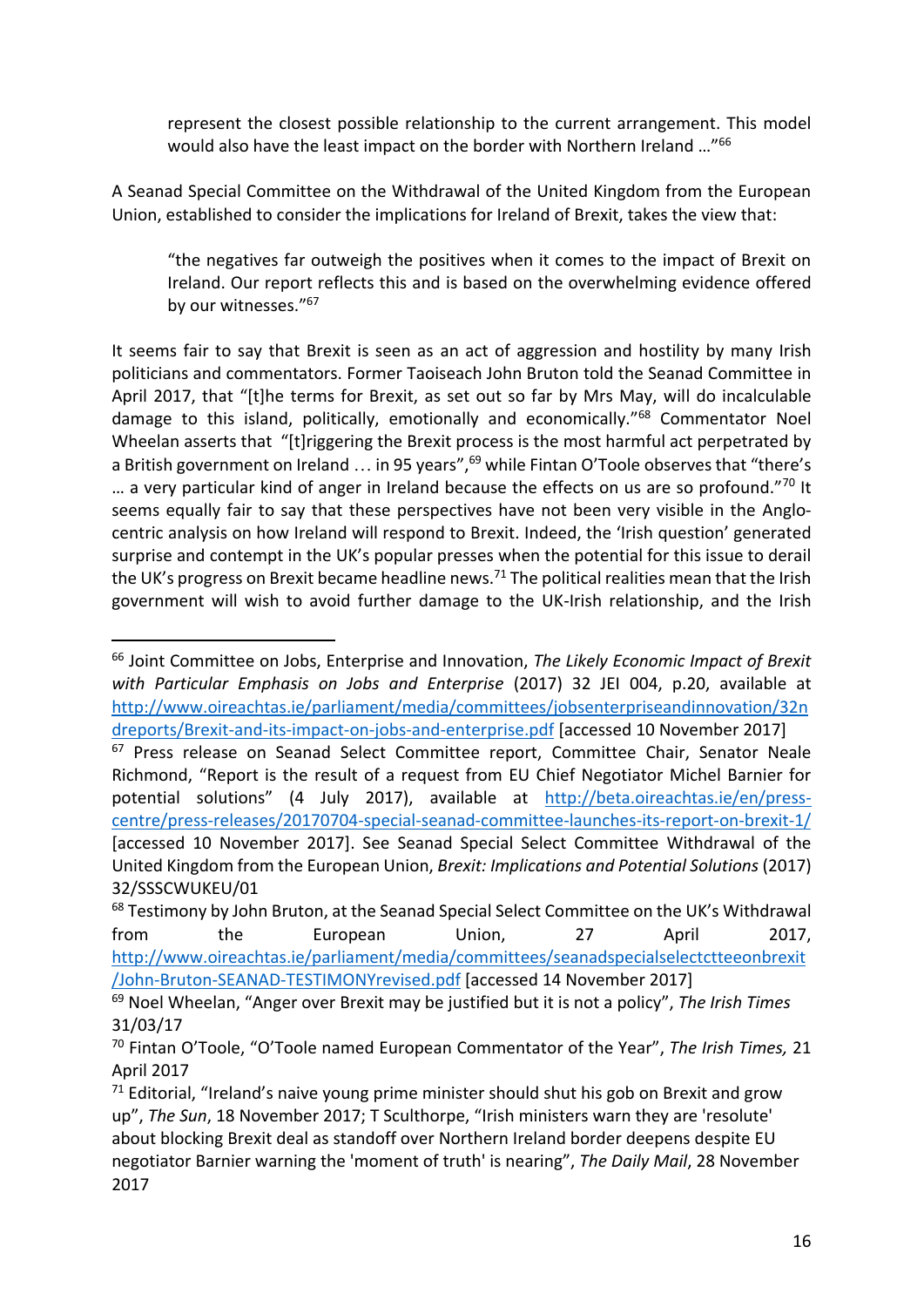Taoiseach and Foreign Minister have continued to state that they will work with the UK government to achieve the best possible outcome for Ireland, north and south. Regardless of this, however, Ireland is only one of 27 EU member states which will make final determinations on how Brexit impacts Northern Ireland and so even with Ireland's cooperation on critical issues like the the movement of goods, services and people across the island of Ireland, "[i]t is not a given that the EU will tolerate uncontrolled movement from the UK into the EU, via the UK-Irish border."72

Open Europe has suggested that the border itself is a "red herring", since the reality of immigration control will focus not on border controls but on mechanisms that control access to social security benefits and employment which limit the possibility of individuals 'overstaying',<sup>73</sup> a point picked up in the UK government's position paper on Ireland and Northern Ireland.<sup>74</sup> It seems naïve to imagine the border will not continue to be a prominent feature of immigration control but there is truth in the observation that other forms of control will impact directly on individual rights to access services (including social security) or secure employment, particularly on a cross-border basis, and will be where the lived reality of the post-Brexit world takes place.

### The border: Cross-border working & social security entitlements

**.** 

There are an estimated 23,000-30,000 cross border workers: those who live in one part of Ireland and work in the other.<sup>75</sup> This includes UK nationals as well as non-UK and Irish

<sup>72</sup> House of Lords European Union Committee, *Brexit: UK-Irish Relations,* Sixth Report of 2016- 17 (2016) HL No.76, para.131

<sup>73</sup> House of Commons Library, *The Common Travel Area, and the special status of Irish nationals in UK law*, Briefing Paper No.7661 (2017) p 18

<sup>74</sup> HM Government, *Northern Ireland and Ireland: position paper*, (2017), para.33, available at [https://www.gov.uk/government/uploads/system/uploads/attachment\\_data/file/638135/6](https://www.gov.uk/government/uploads/system/uploads/attachment_data/file/638135/6.3703_DEXEU_Northern_Ireland_and_Ireland_INTERACTIVE.pdf) [.3703\\_DEXEU\\_Northern\\_Ireland\\_and\\_Ireland\\_INTERACTIVE.pdf](https://www.gov.uk/government/uploads/system/uploads/attachment_data/file/638135/6.3703_DEXEU_Northern_Ireland_and_Ireland_INTERACTIVE.pdf) [accessed 14 November 2017]

<sup>&</sup>lt;sup>75</sup> Centre for Cross Border Studies, EU Reference Briefing Paper 4, http://crossborder.ie/site2015/wp- [content/uploads/2016/06/CCBS-and-Cooperation-](http://crossborder.ie/site2015/wp-%20content/uploads/2016/06/CCBS-and-Cooperation-Ireland-EU-Referendum-Briefing-Paper-4.pdf)[Ireland-EU-Referendum-Briefing-Paper-4.pdf.](http://crossborder.ie/site2015/wp-%20content/uploads/2016/06/CCBS-and-Cooperation-Ireland-EU-Referendum-Briefing-Paper-4.pdf) The Department for Exiting the European Union's position paper on *Ireland and Northern Ireland*, cites figures from the 2011 Censuses for Northern Ireland and Ireland which estimate that 14,800 people regularly commute across the border for work and study. This figure does not include those who are self-employed or those who cross the border each day for more episodic or less regular business purposes: *Additional Data Paper: Common Travel Area and Statistics* (August 2017) para. 9, at [https://www.gov.uk/government/uploads/system/uploads/attachment\\_data/file/638137/A](https://www.gov.uk/government/uploads/system/uploads/attachment_data/file/638137/Additional_Data_Paper_-_Northern_Ireland_Common_Travel_Area.pdf) dditional Data Paper - Northern Ireland Common Travel Area.pdf [accessed 14 November 2017]. Data from 2015 puts the cross-border figure at 326,577 journeys per day: Derry City and Strabane District Council, Donegal County Council and Ulster University Economic Policy Centre, *Initial Analysis of the Challenges and Opportunities of Brexit for the North West City Region* (February 2017), p6, available at: [http://www.derrystrabane.com/getmedia/f1f1bbb6-e336-4acf-9fd9-](http://www.derrystrabane.com/getmedia/f1f1bbb6-e336-4acf-9fd9-%205e1e171fe43f/Initial-Analysis-of-the-Challenges-and-Opportunities-of-Brexit-for-the-North-West-%20City-Region-150217.pdf) 5e1e171fe43f/Initial-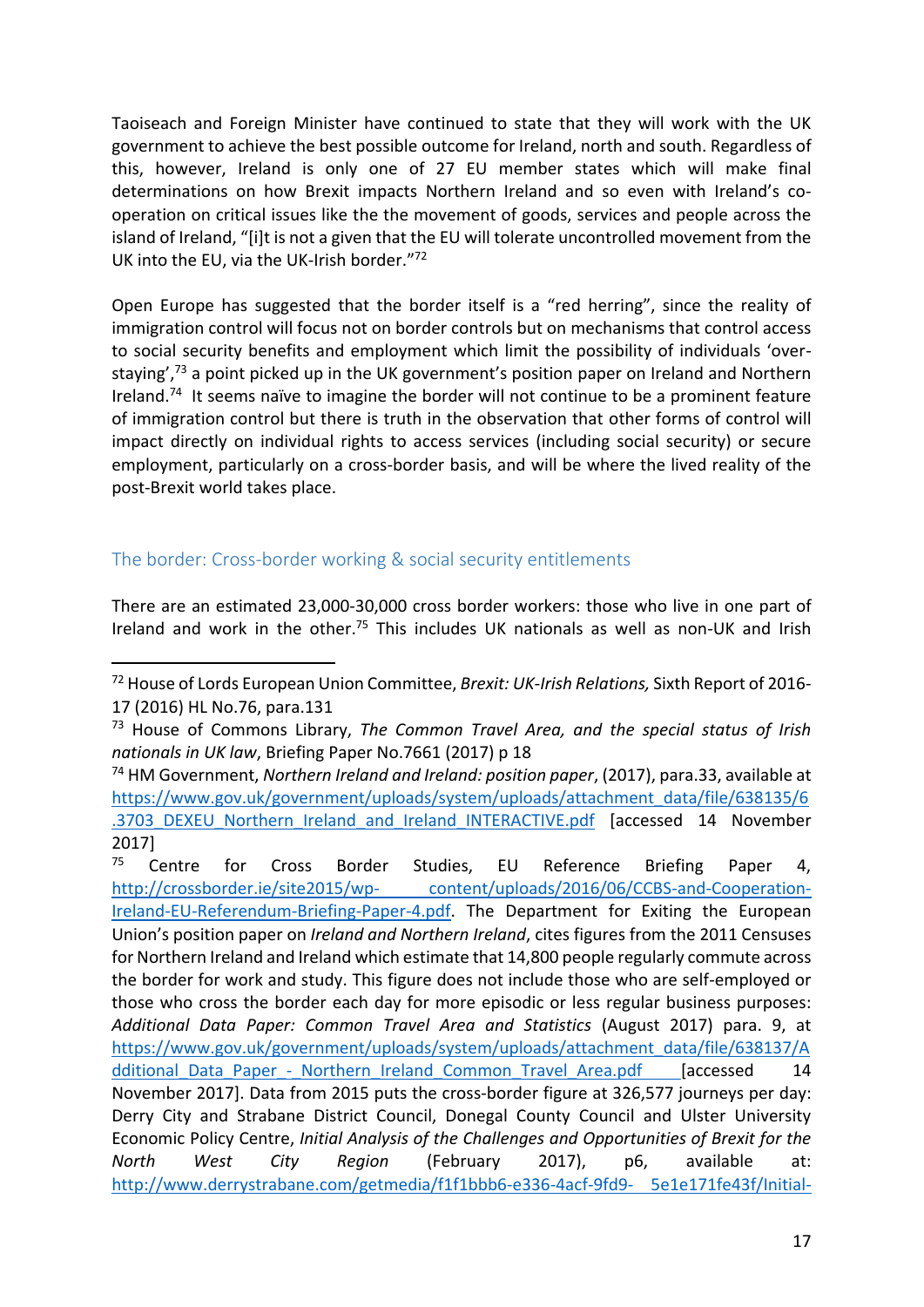nationals. In 2014 the UK issued 17,000 new National Insurance Numbers to Irish nationals and the Republic of Ireland issued 15,000 new Personal Public Service Numbers to UK nationals.<sup>76</sup> For these individuals, the Brexit implications for freedom of movement and the exportability of social security benefits (including tax credits and child benefits) will need to be understood.

The employment history of cross-border workers evidences high mobility, with workers and those who are self-employed in a position to generate social insurance contributions in both jurisdictions. The current status of cross-border workers in the EU context means that they can aggregate their social insurance contributions to gain entitlement to contributions-based social security benefits and pensions, and export certain benefits. The basic rule for crossborder workers to determine entitlement to family benefits is that income is declared in the country of residence rather than the country of work. Two hugely complex tax systems, one in each of the jurisdictions, then collaborate to ensure that the right tax is paid so that the correct entitlement to tax credits and social security can be determined. Added in to the complexity of tax and social security systems is the complexity of individual lives. Entitlement to benefits or tax credits will be determined in relation to whether an individual is single or married; whether one parent works or both do; whether one/both parents work in the same/different jurisdictions; and whether any one of these factors varies over time. Regulation (EC) 883/2004 and the implementing Regulation (EC) 987/2009, govern the coordination of social security systems to ensure that movement for the purposes of employment does not impact a citizen's entitlement to social security as s/he moves between member states, $^{77}$  but once again this is a complex framework for a complex regime.<sup>78</sup>

The removal of this framework would generate greater uncertainty regarding entitlement and transportability of benefits and, in social security systems, uncertainty is often detrimental for claimants. The Joint Agreement between the EU negotiators and the UK government, approved by the EU Council, offers some clarity, but is itself built on much of the uncertainty around how EU migrants will be treated post-Brexit. The limitations here concern the requirement that EU citizens living in the UK must apply for "settled status" to allow them to access acquired EU rights, with an incomplete understanding at this point of how that status will be determined or retained.<sup>79</sup> Particular gaps emerge for non-economically active EU

[Analysis-of-the-Challenges-and-Opportunities-of-Brexit-for-the-North-West-](http://www.derrystrabane.com/getmedia/f1f1bbb6-e336-4acf-9fd9-%205e1e171fe43f/Initial-Analysis-of-the-Challenges-and-Opportunities-of-Brexit-for-the-North-West-%20City-Region-150217.pdf) City-Region-[150217.pdf.](http://www.derrystrabane.com/getmedia/f1f1bbb6-e336-4acf-9fd9-%205e1e171fe43f/Initial-Analysis-of-the-Challenges-and-Opportunities-of-Brexit-for-the-North-West-%20City-Region-150217.pdf)<br><sup>76</sup> PWC B

<sup>76</sup> PwC, *Brexit: The Implications for Irish Businesses* [http://www.pwc.ie/media](http://www.pwc.ie/media-centre/assets/publications/2016-%20pwc-ireland-Brexit-booklet2.pdf)[centre/assets/publications/2016-](http://www.pwc.ie/media-centre/assets/publications/2016-%20pwc-ireland-Brexit-booklet2.pdf) pwc-ireland-Brexit-booklet2.pdf. See also N Harris, "Demagnetisation of social security and health care for migrants to the UK" (2016) *European Journal of Social Security* 130-163, citing DWP figures: "In 2013, 31 per cent of new NINos were issued to other EU nationals, 32 per cent to persons from Asia and the Middle East and 24 per cent to African immigrants."

 $77$  Reg. (EC) 883/2004 does not apply to social assistance benefits

<sup>78</sup> See S Reynolds, "EU citizens living in the UK", in M Dougan, *The UK after Brexit: Legal and Policy Challenges* (2017, Cambridge: Instersentia) pp 196-198

 $79$  In particular, there is a lack of clarity over what documentation will be required to prove settled status, what the application process will look like, or how the removal of the CJEU's authority will impact on the retention of those rights, and it already seems clear that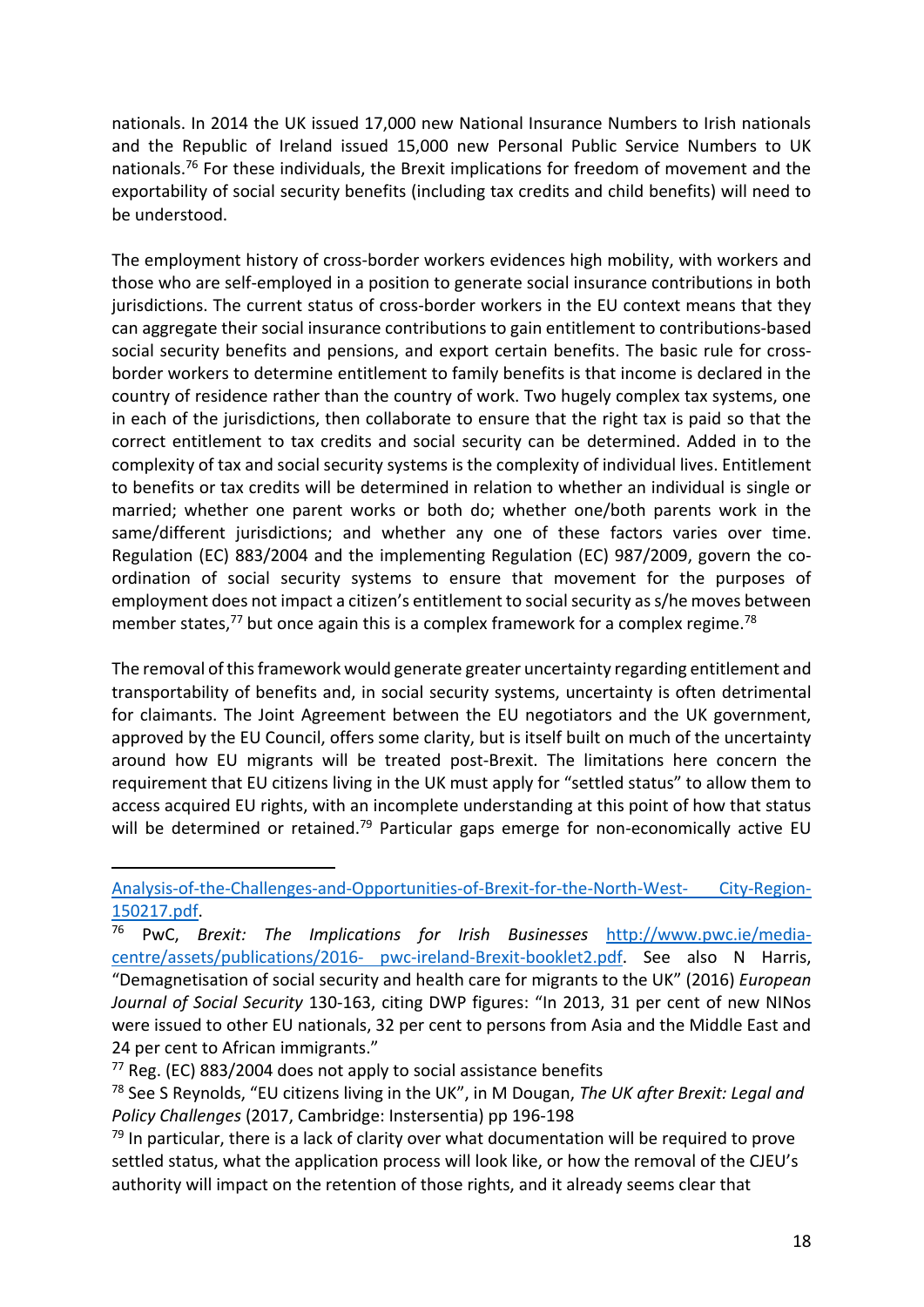citizens, and for the children of EU migrant workers, who remain absent from the document's consideration. Irish citizens, however, will not need to apply for settled status and the impact of the GFA has meant that individuals in Northern Ireland who are Irish citizens will continue to enjoy rights as EU citizens, including where they reside in Northern Ireland.<sup>80</sup> Social security co-ordination between the UK and the EU is specifically covered by paragraph 28 of the Joint Agreement, which provides that Regulations 883/2004 and 987/2009 will apply for Irish citizens and those EU citizens who secure "settled status" in the UK, and will include the right to aggregate periods of social security insurance. What remains to be established is "a mechanism … to decide jointly on the incorporation of future amendments to those Regulations in the Withdrawal Agreement."<sup>81</sup> While the future position of other EU nationals living, working and/or claiming benefits across the Irish border remains less certain, the clearest picture emerges for Irish nationals, currently working and/or receiving benefits in either Northern Ireland or Ireland.

There is a further particular issue that relates to access to cross-border services and the exportability of benefits, including tax credits, where individuals living in Northern Ireland export benefit payments to pay for services in the Republic of Ireland. There is a lack of clarity over current protections and inevitably, therefore, a lack of certainty over future protections post-Brexit. The issue is highlighted by a recent tribunal of Commissioners' decision in Northern Ireland, NB v HMRC.<sup>82</sup> The appellant, NB, was a single parent who was in receipt of working tax credits. She lived in county Fermanagh, a border county in Northern Ireland. She chose a childcare provider with experience of dealing with her child's particular needs, which was located six miles from her home, with the last half mile of this journey over the border in County Cavan in the Republic of Ireland. NB used her child tax credits to pay her childcare provider. HMRC made a determination that this was not eligible childcare within the Working Tax Credit Regulations 2002 as the provider was located outside the UK.<sup>83</sup> Consequently it determined that she had been overpaid approximately £20,000 and removed her entitlement to tax credits.<sup>84</sup>

NB argued that HMRC was restricting her freedom to receive services within the EU under article 56 TFEU and Directive 2006/123/EC, and that the decision to remove her entitlement to tax credits was therefore unlawful. HMRC argued that there was no restriction on NB's

removal of EU citizens on grounds of criminality goes further than existing protection for current EU citizens.

<sup>80</sup> TF50 (2017) 19 – Commission to EU 27, *Joint report from the negotiators of the European Union and the United Kingdom Government on progress during phase 1 of negotiations under Article 50 TEU on the United Kingdom's orderly withdrawal from the European Union*, para. 52

<sup>81</sup> TF50 (2017) 19 – Commission to EU 27, *Joint report from the negotiators of the European Union and the United Kingdom Government on progress during phase 1 of negotiations under Article 50 TEU on the United Kingdom's orderly withdrawal from the European Union*, para. 30.

<sup>82</sup> *NB v HMRC* (TC) NICom 47

<sup>83</sup> Working Tax Credit (Entitlement and Maximum Rate) Regulations 2002 (SI 2005/2002), reg.14(2)

<sup>84</sup> HMRC did not seek recovery of the overpayment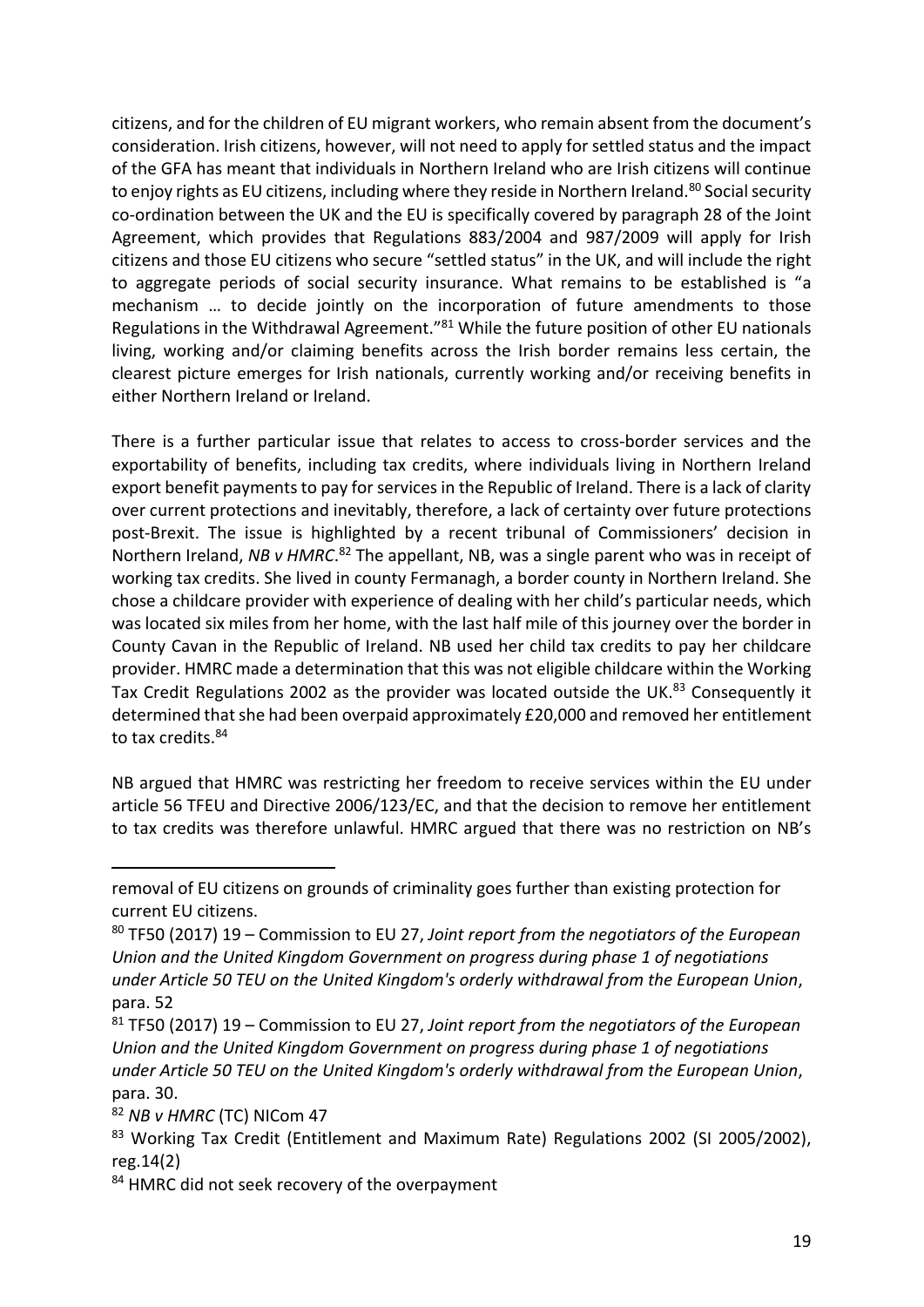rights under European law because, within the tax credits legislation, there was a scheme to authorise childcare providers outside the UK. The tribunal of Commissioners disagreed with HMRC, finding that the scheme HMRC was referring to was for authorising childcare provision on military bases abroad; that the knowledge of the scheme, even among HMRC staff, was almost non-existent with the result that it was not accessible or transparent; and that the legislative power to authorize childcare providers outside the UK was questionable meaning that it was not a valid scheme for this purpose. The decision that the appellant was not entitled to tax credits was therefore unlawful, and the Commissioners found that NB was not disentitled to tax credits solely on the basis that her childcare provider was located in the Republic of Ireland. HMRC is now appealing the decision to the Northern Ireland Court of Appeal.

What is significant about this case, however, is that NB's remedy is directly connected to the exercise of her Treaty rights under European law, accessing services over the Irish border. The co-ordination of social security benefits and the aggregation of social insurance contributions will not assist with this type of case. Nor is it clear that the solution of treating those citizens in Northern Ireland who identify as Irish would work: if NB was to be defined as an Irish national, as distinct from a British national who will cease to derive these rights from Treaty provisions, would HMRC be required to permit her to export her tax credits? Social security co-ordination can still be achieved through bilateral agreements between an EU member state and third countries but this also creates potential problems. As Reynolds notes:

"Member States willing to reach such an arrangement with the UK will still consider the effects of applicable Union principles, such as those arising from the CJEU's *Gottardo* judgment. Following this decision, an agreement under which, for example, Ireland recognises contributions made in the UK when individuals make a claim to its social security system, would have to be extended not just to Irish and British nationals but also to any EU citizens who have worked in the UK and come to Ireland, with potential financial and administrative difficulties for Ireland as a result."<sup>85</sup>

Without legal clarity over how future co-ordination of social security systems will work, there will still be practical, everyday problems that arise for social security claimants living on or near the border, none of which are at the fore of government's Brexit thinking.

### The EU's perspective

**.** 

The European Commission's working paper on *Essential Principles on Citizens' Rights* provided an early statement of the EU's position. Fundamentally, the Commission has made clear that rights stemming from EU citizenship – including social security – should be transformed into directly enforceable vested rights under UK law for the life time of those who currently hold these rights:

<sup>85</sup> S Reynolds, "EU citizens living in the UK", in M Dougan, *The UK after Brexit: Legal and Policy Challenges* (2017, Cambridge: Instersentia) pp 198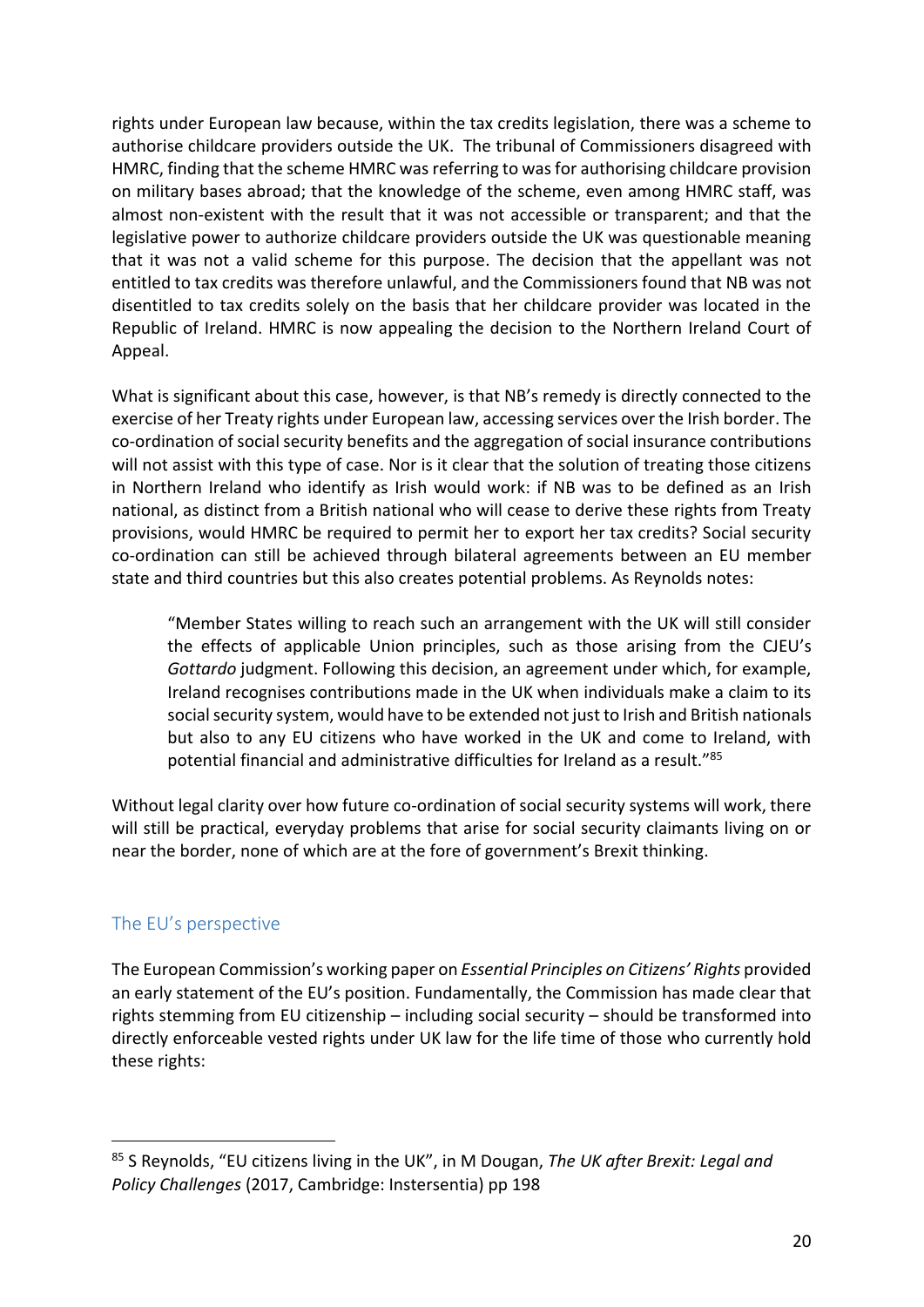"The Withdrawal Agreement should protect the rights of EU27 citizens, UK nationals and their family members who, at the date of entry into force of the Withdrawal Agreement, have enjoyed rights relating to free movement under Union law, as well as rights which are in the process of being obtained and the rights the enjoyment of which will intervene at a later date."<sup>86</sup>

It has also made clear that the Withdrawal Agreement should protect the rights of EU citizens, UK nationals & family members in relation to work and to social security, as set out in Regulations 883/2004 and 987/2009, including the right to the aggregation and exportability of benefits. While making it clear that these rights, and the derived rights of family members, should be protected for life, the Commission also stated that:

"For rights and obligations set out in Regulations 883/2004 and 987/2009 on the coordination of social security systems, a mechanism should be established to incorporate future amendments to those regulations in the Withdrawal Agreement."<sup>87</sup>

The EU has defined its position as being based on principles of reciprocity, symmetry and nondiscrimination. The European Commission's paper on guidelines for the EU27 on the Brexit implications for Northern Ireland and the Republic of Ireland also makes clear that "[t]he United Kingdom should ensure that no diminution of rights is caused by the United Kingdom's departure from the European Union, including in the area of protection against forms of discrimination currently enshrined in Union law."<sup>88</sup>

The UK's position paper on citizens' rights was published in June 2017, and proposed a less generous approach to the retention of social security rights for EU nationals living in the UK. The EU Parliament Brexit Steering Group published a damning response to the UK's paper, stating that the UK does not respect the principles of reciprocity, symmetry and nondiscrimination, raising concerns that "the rights of EU citizens in the UK will be reduced to a level lower than third country nationals in the EU" and that requirements to continually prove

<sup>86</sup> European Commission, Task Force for the Preparation and Conduct of the Negotiations with the United Kingdom under Article 50 TEU, *Working Paper on Essential Principles on Citizens' Rights* (May 2017), p2, available at [https://ec.europa.eu/commission/sites/beta](https://ec.europa.eu/commission/sites/beta-political/files/citizens-rights-essential-principles-draft-position-paper_en.pdf)[political/files/citizens-rights-essential-principles-draft-position-paper\\_en.pdf,](https://ec.europa.eu/commission/sites/beta-political/files/citizens-rights-essential-principles-draft-position-paper_en.pdf) [accessed 14 November 2017]

<sup>&</sup>lt;sup>87</sup> European Commission, Task Force for the Preparation and Conduct of the Negotiations with the United Kingdom under Article 50 TEU, *Working Paper on Essential Principles on Citizens' Rights* (May 2017), para. III (4), available at [https://ec.europa.eu/commission/sites/beta](https://ec.europa.eu/commission/sites/beta-political/files/citizens-rights-essential-principles-draft-position-paper_en.pdf)[political/files/citizens-rights-essential-principles-draft-position-paper\\_en.pdf](https://ec.europa.eu/commission/sites/beta-political/files/citizens-rights-essential-principles-draft-position-paper_en.pdf) [accessed 14 November 2017]

<sup>88</sup> European Commission, Task Force for the Preparation and Conduct of the Negotiations with the United Kingdom under Article 50 TEU, *Guiding principles transmitted to EU27 for the Dialogue on Ireland/Northern Ireland* (2017), p4, available at [https://ec.europa.eu/commission/sites/beta-political/files/guiding-principles-dialogue-ei](https://ec.europa.eu/commission/sites/beta-political/files/guiding-principles-dialogue-ei-ni_en.pdf)[ni\\_en.pdf](https://ec.europa.eu/commission/sites/beta-political/files/guiding-principles-dialogue-ei-ni_en.pdf) [accessed 14 November 2017]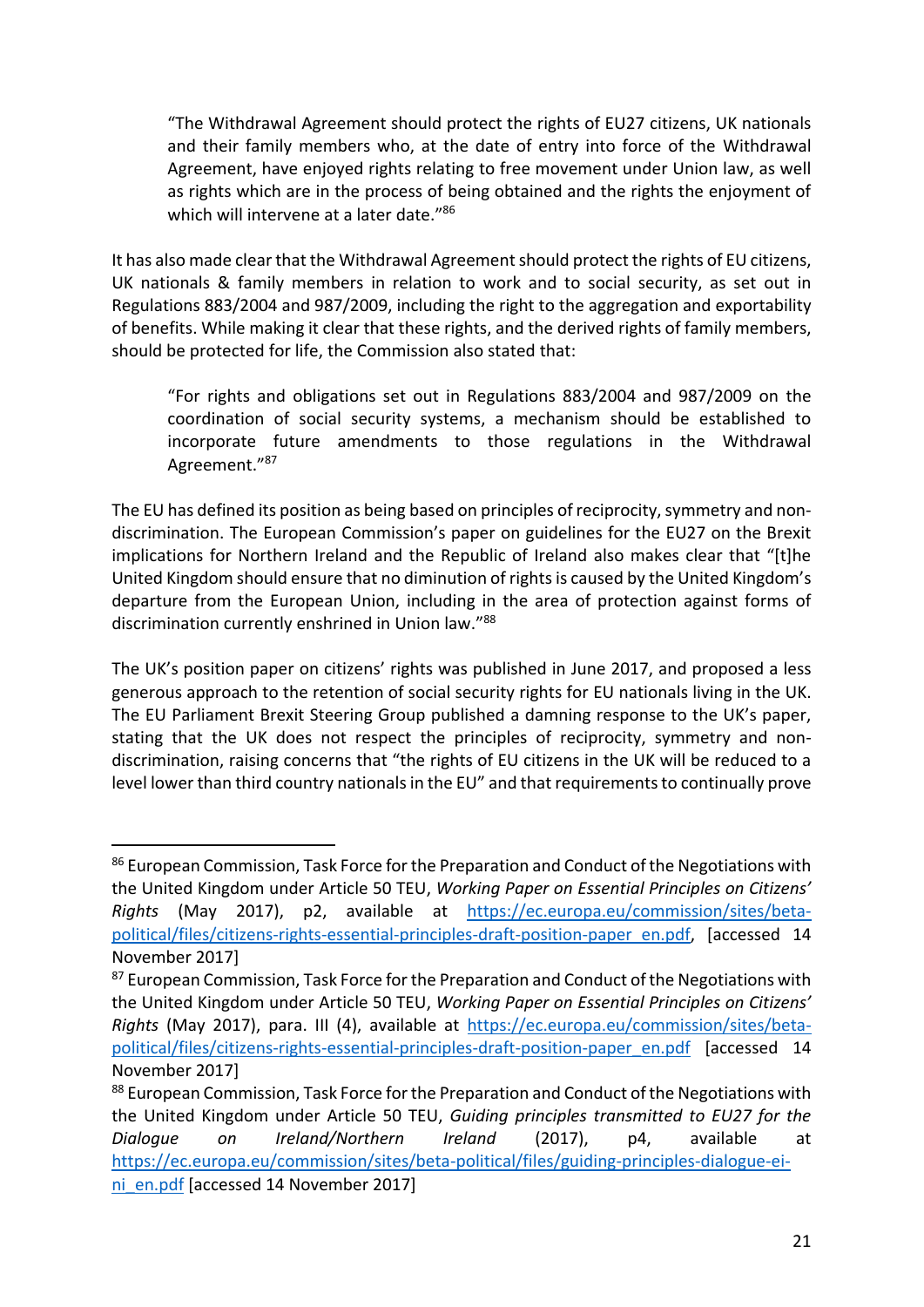their settled status amounts to "nothing less than relegation to second class status."<sup>89</sup> The UK's paper does state, however, that it will not alter the Common Travel Area arrangements between the UK and Ireland, including "the rights of British and Irish citizens in each others' countries rooted in the Ireland Act 1949", a commitment now formalised in the Joint Agreement.<sup>90</sup> While other EU nationals will be required to apply for settled status to protect their entitlements, this obligation will not be imposed on Irish citizens residing in the UK. The EU paper on citizenship rights does not comment on the potential exemptions for Irish nationals, while the UK's position paper on Northern Ireland and Ireland does not comment on EU citizenship rights, focusing only on the citizenship issues flowing from the GFA. The coming together all of these disparate parts – EU citizens' rights, constitutional outworkings from the GFA, the mechanisms required to maintain an 'invisible' border, the co-ordination of different social security and tax systems – is where the lived reality will be for many social security claimants and cross-border workers in Northern Ireland, who edge closer to clarity but have yet to reach that final point.

## A joint position?

**.** 

The EU's pre-requisite for moving through the Brexit negotiations was that sufficient progress would be made on the three priority areas identified by the EU from the outset. Having missed the first deadline to demonstrate progress, the UK was under pressure to ensure that an agreed position could be reached to allow the EU Council to confirm the completion of phase one and a move to phase two. A series of last minute negotiations between the UK and the EU – sharply focused on Ireland's demands for progress on the 'border question' and almost derailed by objections from the DUP who saw agreement on this issue as a threat to Northern Ireland's position within the UK – finally resulted in a joint report agreed by Prime Minister Theresa May and Commission President Jean-Claude Juncker,<sup>91</sup> approved by the EU Council in December 2017.<sup>92</sup>

On the question of the Irish border, the Joint Agreement underpins the shared aspiration to avoid a 'hard' border, which "commits the UK to regulatory alignment with those EU rules regarding the single market and the customs union that support not just north-south cooperation on the island of the Ireland, but also the "all-island economy" and the protection

<sup>89</sup> European Parliament Brexit Steering Group, *Position Paper sent to Michel Barnier on 06- 07-2017* (2017), para.6

<sup>90</sup> TF50 (2017) 19 – Commission to EU 27, *Joint report from the negotiators of the European Union and the United Kingdom Government on progress during phase 1 of negotiations under Article 50 TEU on the United Kingdom's orderly withdrawal from the European Union*, para.54

<sup>91</sup> TF50 (2017) 19 – Commission to EU 27, *Joint report from the negotiators of the European Union and the United Kingdom Government on progress during phase 1 of negotiations under Article 50 TEU on the United Kingdom's orderly withdrawal from the European Union* <sup>92</sup> European Council (Art.50), 15/12/2017 and EU Council, *European Council (Art. 50) meeting (15 December 2017) – Guidelines*, Brussels, 15 December 2017.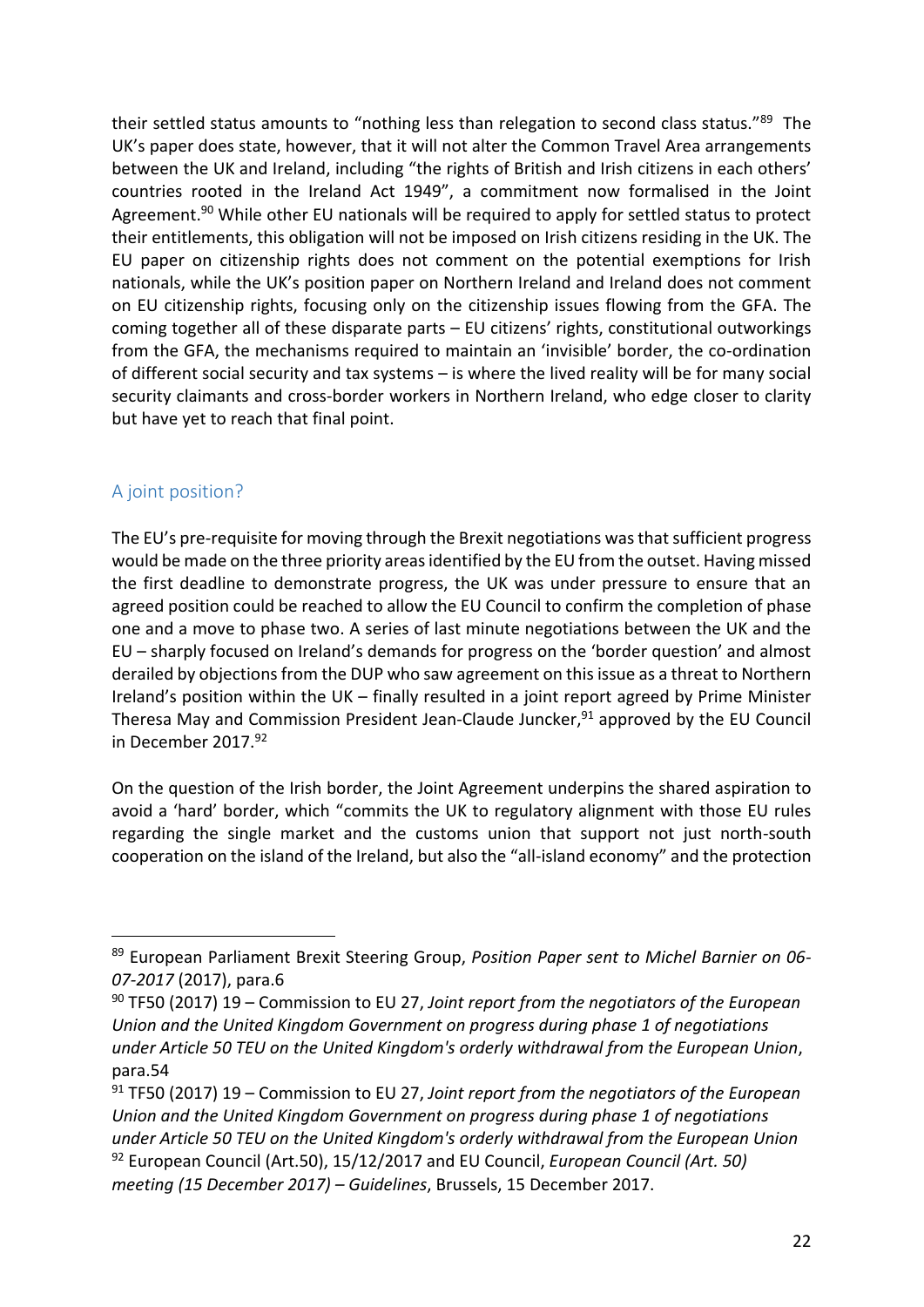of the 1998 Good Friday Agreement."<sup>93</sup> What remains to be determined, however, is the legal (or political) process by which this regulatory alignment can be achieved, and how the constructive ambiguity of the Joint Agreement will simultaneously enable the UK to avoid a hard border with Ireland – north-south or east-west – if the UK fulfils its stated aim of leaving the single market and the customs union. Both the strength and the weakness of the Joint Agreement's constructive ambiguity means that it is capable of being read differently by different political actors. The Irish government has been clear that the Joint Agreement provides for the north-south harmonisation required to avoid a hard border.<sup>94</sup> The Democratic Unionist Party has been publicly reassured that the Joint Agreement does not result in any constitutional divergence between Northern Ireland and Great Britain that would see an east-west border arise. The UK government position straddles the middle ground, simultaneously agreeing with both positions while rejecting the notion that it will have to continue to align with Ireland and therefore, in effect, the EU, in order to satisfy both the Joint and Good Friday Agreements. In recognising the uncertainty that will ensue from its interpretation, the Joint Agreement also makes the border question a specific focus for phase two of the negotiations:

"Given the specific nature of issues related to Ireland and Northern Ireland, and on the basis of the principles and commitments set out above, both Parties agree that in the next phase work will continue in a distinct strand of the negotiations on the detailed arrangements required to give them effect."<sup>95</sup>

The GFA provides strong precedent on how 'constructive ambiguity' can be highly effective, but it also evidences the need for political co-operation and strong leadership to make best use of such ambiguity. As Hayward and Phinnemore argue, "[e]stablishing the post-Brexit arrangements for the island of Ireland will be a process of negotiation. This process is entirely dependent not on technical solutions but on political will.<sup>96</sup>

The voice of Northern Ireland in determining the shape of the Joint Agreement has been claimed publicly by the DUP MPs at Westminster. Other (dissenting) voices from Northern Ireland have not had (or taken up) the same platform,  $97$  and the absence of a devolved

<sup>93</sup> D Phinnemore, [https://theconversation.com/brexit-deal-breaks-deadlock-experts-react-](https://theconversation.com/brexit-deal-breaks-deadlock-experts-react-88879)[88879](https://theconversation.com/brexit-deal-breaks-deadlock-experts-react-88879)

<sup>94</sup> *Irish Times,* "Brexit breakthrough: Taoiseach says 'politically bullet-proof' deal rules out hard border" 8 December 2017

<sup>&</sup>lt;sup>95</sup> Para. 56 Joint Report

<sup>&</sup>lt;sup>96</sup> K Hayward and D Phinnemore, "This Brexit juncture is a critical moment for the Belfast (Good Friday) Agreement" 27 November 2017, available at [http://qpol.qub.ac.uk/brexit](http://qpol.qub.ac.uk/brexit-juncture-critical-moment-for-good-friday-agreement/)[juncture-critical-moment-for-good-friday-agreement/](http://qpol.qub.ac.uk/brexit-juncture-critical-moment-for-good-friday-agreement/) [accessed 18 December 2017]. See further D Phinnemore and K Hayward, *UK Withdrawal ('Brexit') and the Good Friday Agreement*, Policy Department for Citizens' Rights and Constitutional Affairs, available at <http://www.qub.ac.uk/brexit/Brexitfilestore/Filetoupload,783331,en.pdf> [accessed 18 December 2017].

<sup>97</sup> An Ipsos MORI poll conducted in Northern Ireland in September 2017 indicated that the majority of respondents would be content with a to live with east-west border controls post-Brexit: "Unionist supporters content with East West post #Brexit border controls",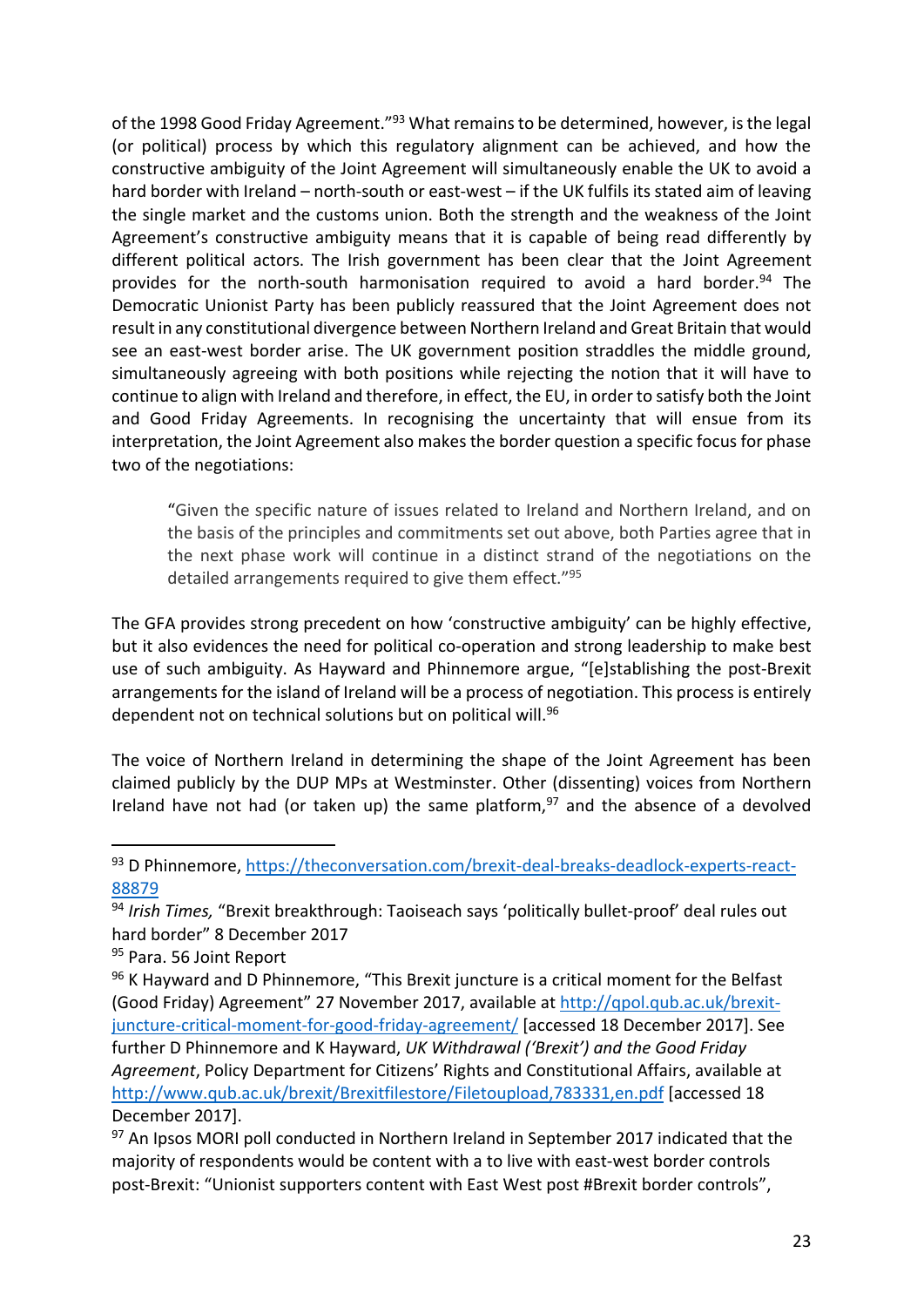Executive is now a clear weakness in determining Northern Ireland's constitutional future and its relationship with the EU. Within this morass of issues, the devolution of social security – already patterned by parity with Britain – and its impact on EU fundamental and Treaty rights for EU citizens in Northern Ireland currently exists as a legal fallacy. Given the absence of political co-operation on an inter-governmental level there are considerable concerns over the level of co-operation that can be achieved with the EU that will, as a consequence, protect the rights of social security claimants in Northern Ireland.

## The future?

**.** 

The impact of Brexit on UK social security law is unlikely to generate headlines, or indeed to be well understood: shifts in entitlement are more likely to be the unintended, unforeseen product of obscure, technical amendments that fall so far under the legislative radar as to be invisible to all but those who are directly affected. There is no reassurance at this point that the legislative detail will be scrutinised adequately to identify and manage the multiple consequential changes that will flow from Brexit, and much concern over a lack of knowledge or a lack of accountability determining the complex arrangements that govern social security. It may be possible to mount successful arguments to maintain some of the principles on which UK social security law has been developed, such as equal treatment and sex discrimination, but the prospects of retaining a principle of free movement look slim. National UK concerns about the absence of a migrant work-force will likely be oblivious to any consideration of whether non-UK nationals can access social security entitlements: social security will not be seen as a cure for absent migrant labour, even when it was defined as the problem that brought migrant workers to Britain.<sup>98</sup>

For Northern Ireland, the migrant labour force has a particular profile which includes crossborder workers. The reciprocity of this arrangement extends to those Northern Ireland citizens seeking to work or access services in the Republic of Ireland. The role of fundamental rights in Northern Ireland, both in relation to EU law and core human rights principles under the ECHR, has been a critical feature of the constitutional and political arrangements that have sustained the peace, if not the political stability, in Northern Ireland. Along with the UK government, the Republic of Ireland has a role as guarantor of the Good Friday Agreement that further underlines the need to agree a Brexit that does not damage economic, social or political stability in Northern Ireland, or the underpinning rights. The EU is Ireland's firm ally in this regard, but the potential for protecting rights is diminishing. Any hope that the EU Charter on Fundamental Rights would be maintained vanished when the government achieved a majority vote on clause 5 in the EU (Withdrawal) Bill to remove the Charter from UK law post-Brexit. Other optimistic proposals to use Brexit as an opportunity to implement an enforceable Bill of Rights for Northern Ireland would help to bolster the protections for social security claimants in Northern Ireland,<sup>99</sup> but on their own will not be enough to plug the gap left by EU law, a gap that will be too far below the surface to be visible enough to

available at [https://sluggerotoole.com/2017/11/26/exclusive-poll-unionist-supporters-](https://sluggerotoole.com/2017/11/26/exclusive-poll-unionist-supporters-content-with-east-west-post-brexit-border-controls/)

[content-with-east-west-post-brexit-border-controls/](https://sluggerotoole.com/2017/11/26/exclusive-poll-unionist-supporters-content-with-east-west-post-brexit-border-controls/) [accessed 18 December 2017]

<sup>98</sup> See for example Scheherazade Daneshkhu, "Migrant labour shortage leaves fruit rotting on UK farms" *The Financial Times* 3/11/2017

<sup>99</sup> BrexitLawNI, *Preliminary Findings Report – Brexit, Human Rights and Equality Issues* (2017)